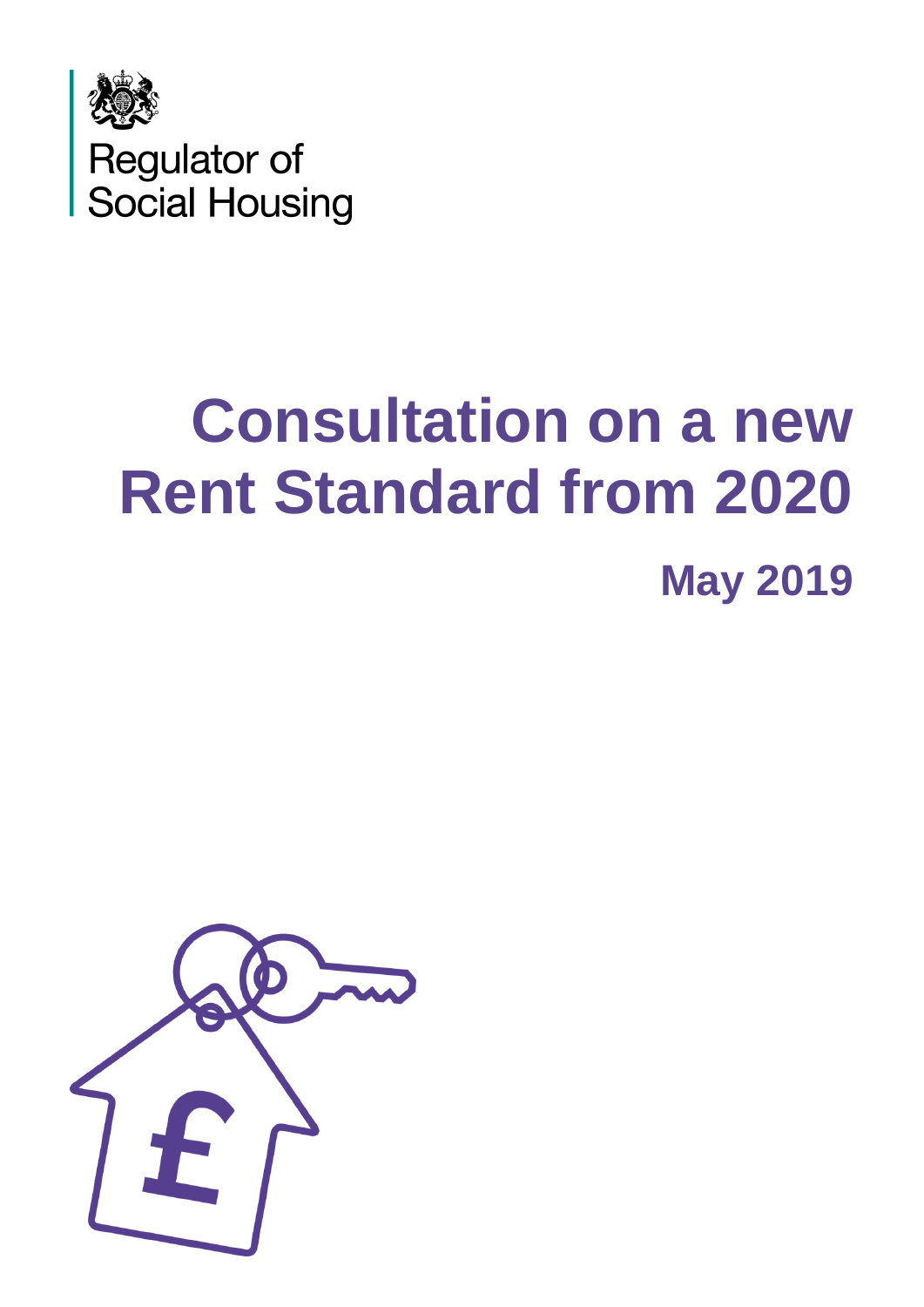# **Contents**

| 1. |                                                                     |  |
|----|---------------------------------------------------------------------|--|
| 2. |                                                                     |  |
| 3. |                                                                     |  |
| 4. |                                                                     |  |
| 5. |                                                                     |  |
| 6. |                                                                     |  |
| 7. |                                                                     |  |
|    |                                                                     |  |
|    |                                                                     |  |
|    | Annex 2: Direction on a Rent Standard by the Secretary of State  19 |  |
|    |                                                                     |  |
|    |                                                                     |  |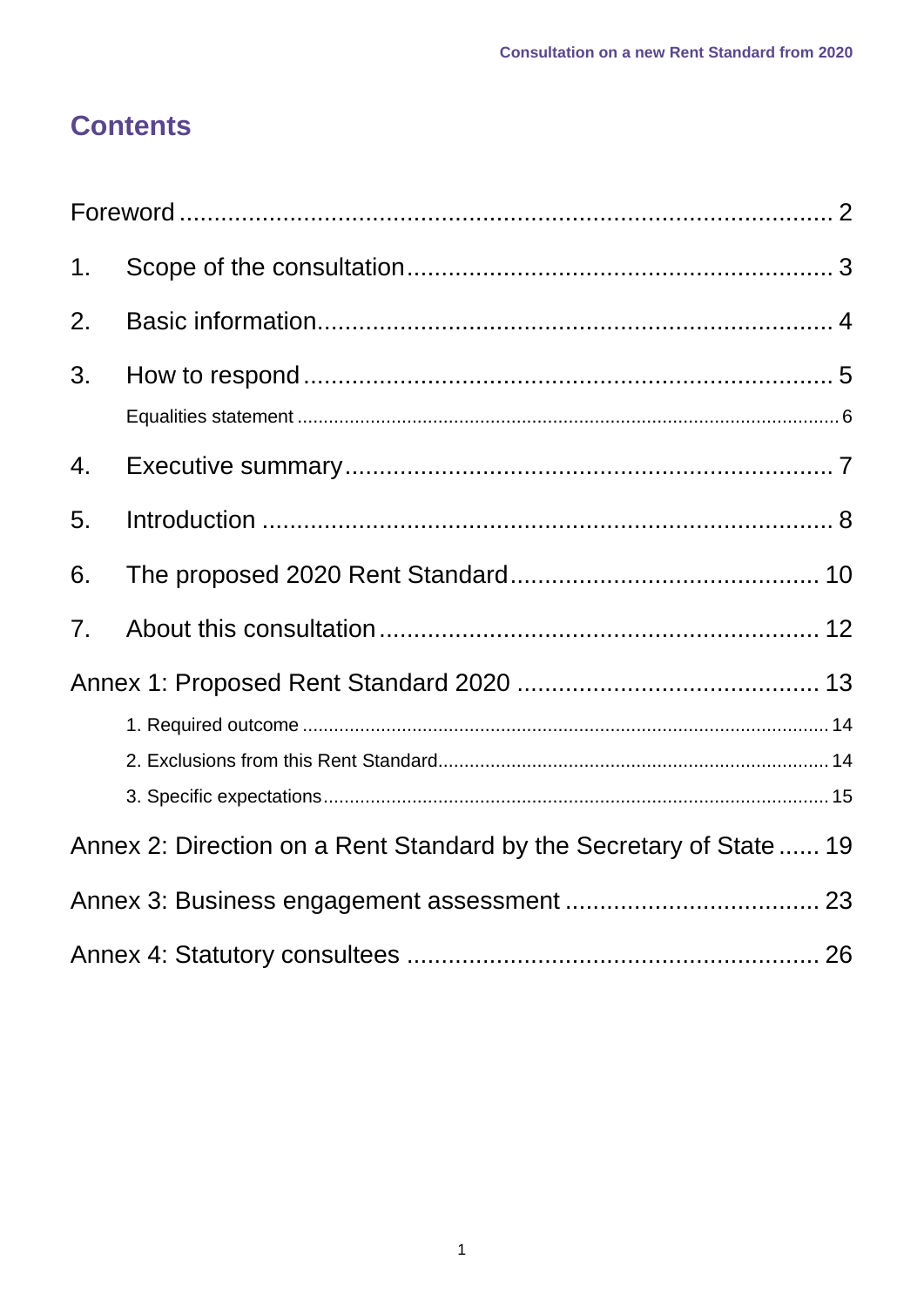# <span id="page-2-0"></span>**Foreword**

In September 2018 the Government consulted on a Direction to the Regulator of Social Housing in regard to publishing a Rent Standard. Following the consultation the Government published the results of the consultation along with the final Direction to the Regulator in February 2019.

Given the Government's Direction to the Regulator, we are limited in the scope of the changes we can make to our Rent Standard following the consultation. This consultation therefore focuses on whether we have appropriately reflected the Government's Direction to us, rather than on the content of the Direction itself.

We are launching this consultation about a proposed new Rent Standard to be introduced from 1 April 2020 as a result of that Direction.

The Government's Direction to the Regulator recognised that the four years of requirements on rents under the Welfare Reform and Work Act 2016 and Regulations made under it will soon end. Following the period of social rent reductions brought in by this legislation, the Government has committed to introducing a five-year rent settlement of rent increases up to CPI +1% from April 2020.

In addition to the five-year rent settlement the other major change brought about by the Direction was to introduce the requirement that the Rent Standard, and the regulation of rents by the Regulator, apply to local authority registered providers as well as to private registered providers.

This is a significant change for both the Regulator and local authorities, and it will entail the introduction of new systems to collect information from local authorities on rents. In advance of the new Rent Standard coming into effect we are giving local authorities the opportunity to submit data in a pilot year to ensure that the transition to regulation of local authority rents goes as smoothly as possible and that any potential data issues can be identified and addressed in advance of our regulatory role starting.

The Government has published a comprehensive Rent Policy Statement that covers rent setting in both private registered providers and local authorities; in setting our Rent Standard we must have regard to this Policy Statement.

We welcome your views on our proposed new Rent Standard; following this consultation we will publish our response and a finalised Rent Standard well in advance of 1 April 2020.

## **Simon Dow, Interim chair – Regulator of Social Housing**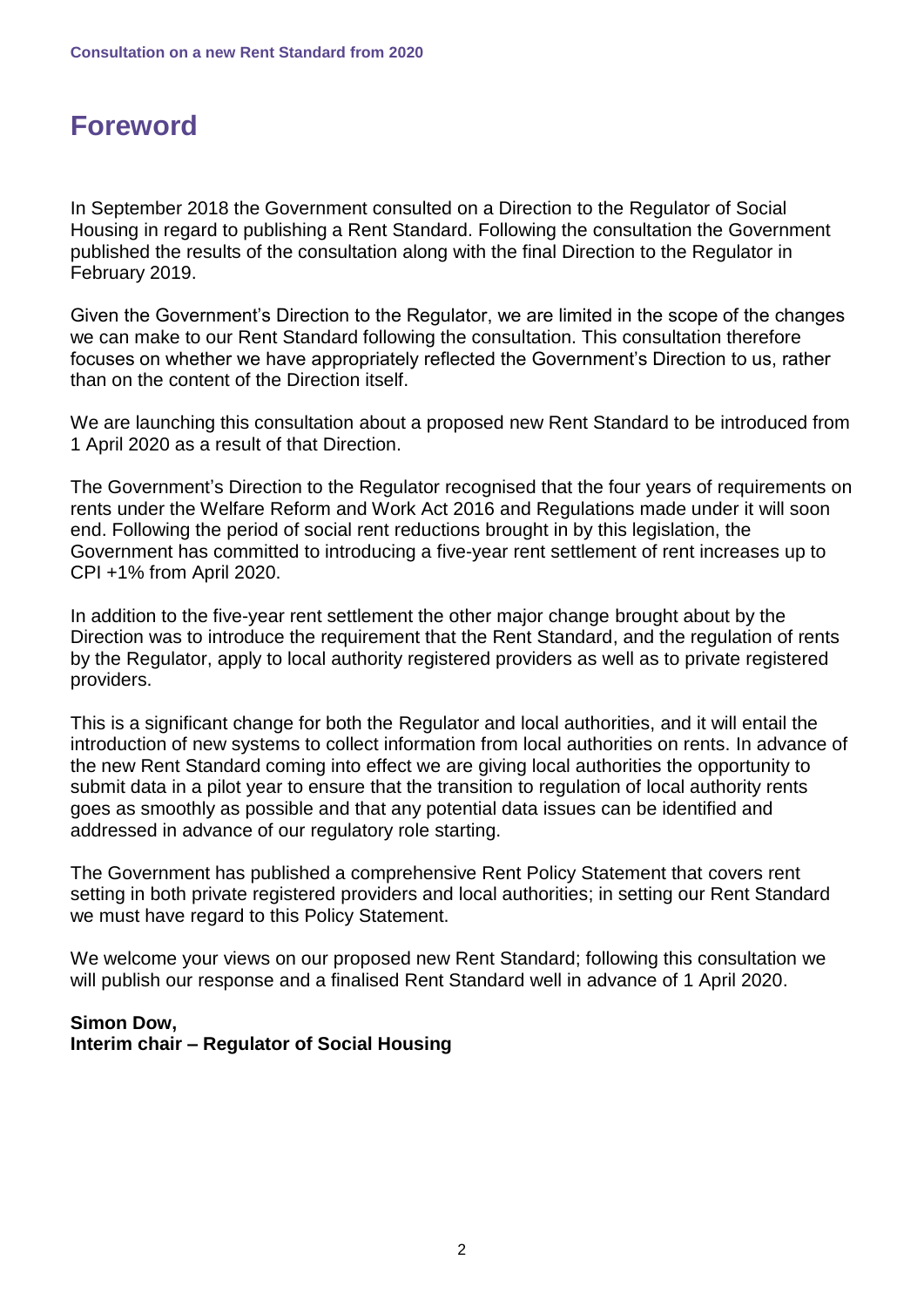# <span id="page-3-0"></span>**1. Scope of the consultation**

| Topic of this consultation | The Regulator of Social Housing is proposing to replace<br>the existing Rent Standard. The proposed changes have<br>come about as a result of the Secretary of State for<br>Housing, Communities and Local Government issuing a<br>Direction <sup>1</sup> to the Regulator to produce a new Rent Standard<br>which has regard to the Rent Policy Statement published in<br>February 2019.                       |
|----------------------------|-----------------------------------------------------------------------------------------------------------------------------------------------------------------------------------------------------------------------------------------------------------------------------------------------------------------------------------------------------------------------------------------------------------------|
|                            | We are consulting on a proposed new Rent Standard, and<br>will review the draft Standard in light of the responses<br>received to the Government's consultation <sup>2</sup> . The new<br>Standard, incorporating any changes that may be made<br>following responses to this consultation, will be published<br>in advance of coming into force on 1 April 2020.                                               |
| Scope of this consultation | Before setting any regulatory standard, the Regulator is<br>required by s196(1) and (2) of the Housing and<br>Regeneration Act 2008 to consult one or more bodies<br>appearing to the Regulator to represent the interests of<br>private registered providers, and with the Charity<br>Commission where the proposed Standard will affect<br>registered charities. The Regulator is also required to<br>consult |
|                            | bodies representing the interests of secured<br>$\bullet$<br>creditors of registered providers (s196(1)(b))<br>bodies appearing to it to represent the interests of<br>tenants of social housing $(s196(1)(c))$<br>bodies appearing to it to represent the interests of<br>local housing authorities (s196(1)(e))                                                                                               |
|                            | The Regulator is using this consultation to meet those<br>requirements and we have written to relevant bodies<br>regarding this consultation. It represents an opportunity for<br>any interested persons and organisations to influence how<br>the Rent Standard is drafted.                                                                                                                                    |
| Geographical scope         | These proposals relate to England only.                                                                                                                                                                                                                                                                                                                                                                         |
| Impact assessment          | Impacts are considered in our business engagement<br>assessment (Annex 3).                                                                                                                                                                                                                                                                                                                                      |

 1 <https://www.gov.uk/government/publications/direction-on-the-rent-standard-from-1-april-2020>

<sup>&</sup>lt;sup>2</sup> <https://www.gov.uk/government/consultations/rents-for-social-housing-from-2020-to-2021>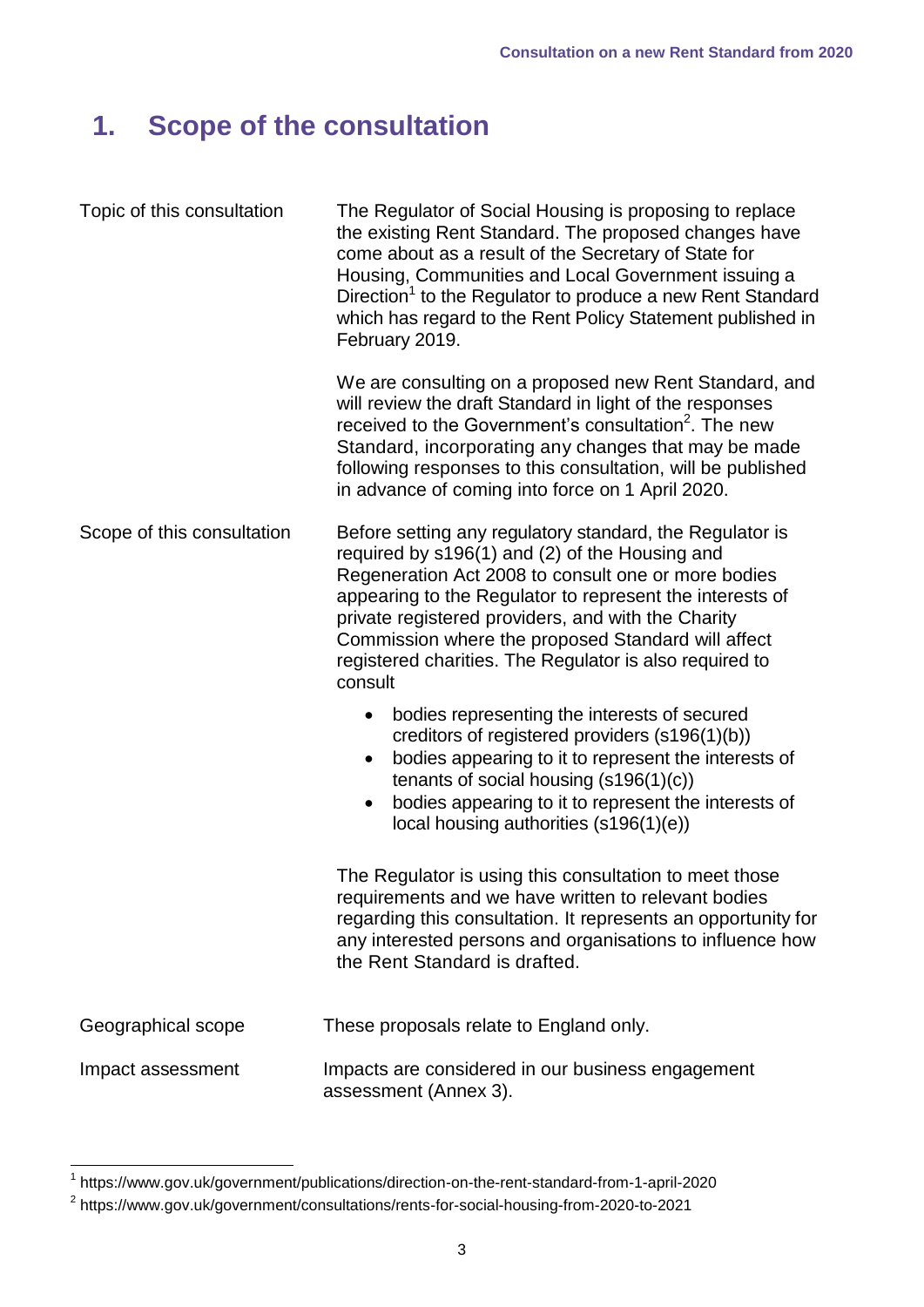# <span id="page-4-0"></span>**2. Basic information**

| To                                       | Private registered providers, local authority registered<br>providers, tenants, lenders and other stakeholders who<br>have an interest in social housing.                       |
|------------------------------------------|---------------------------------------------------------------------------------------------------------------------------------------------------------------------------------|
| Body responsible for the<br>consultation | The Regulator of Social Housing.                                                                                                                                                |
| Duration                                 | This consultation will last for 12 weeks from 7 May<br>2019. The closing date is 30 July 2019.                                                                                  |
| <b>Enquiries</b>                         | For any enquiries about the consultation please contact our<br>Referrals and Regulatory Enquiries team on 0300 124 5225<br>or enquiries@rsh.gov.uk who will be pleased to help. |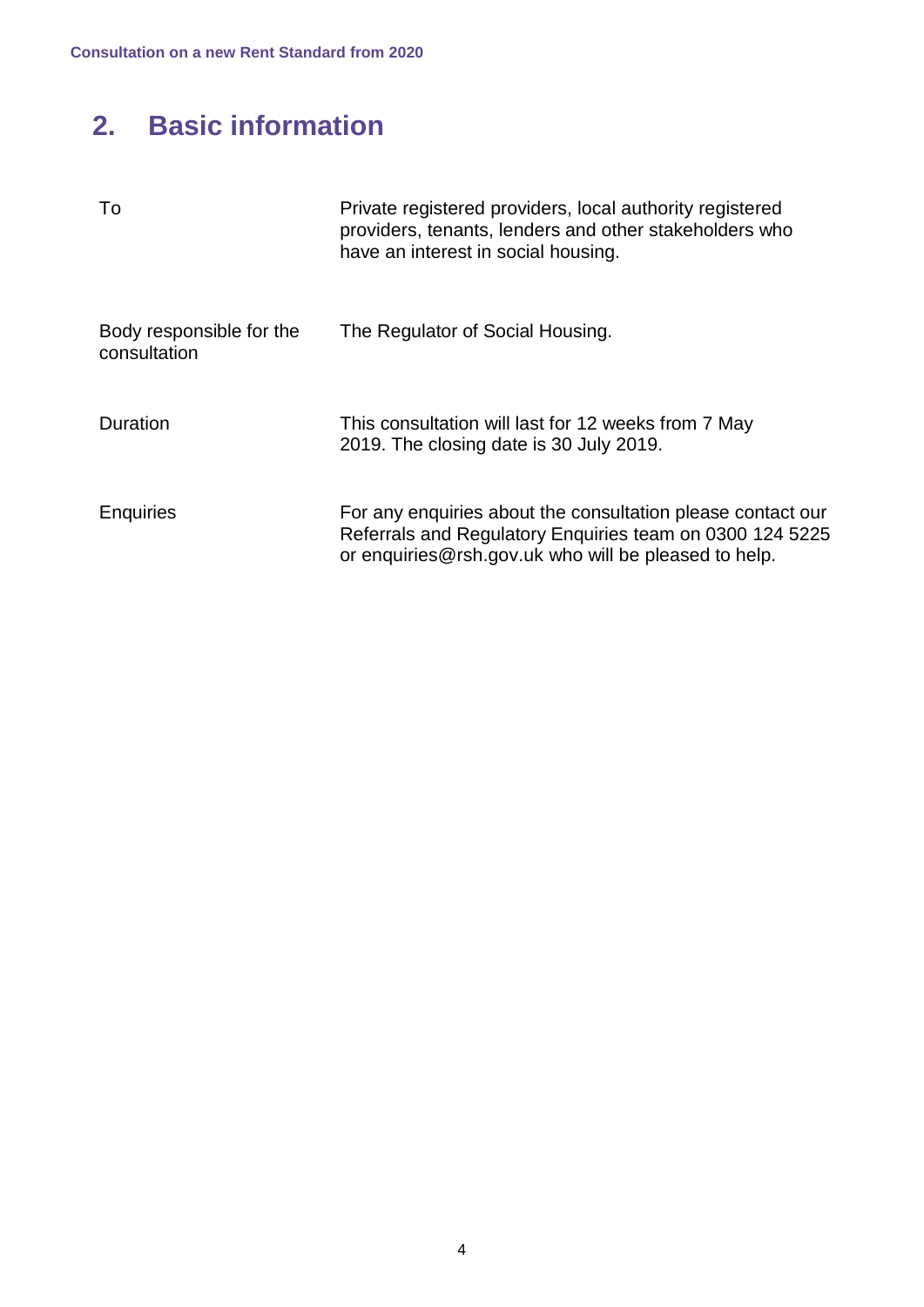# <span id="page-5-0"></span>**3. How to respond**

Please respond online via SurveyMonkey<sup>3</sup>:

## <https://www.surveymonkey.co.uk/r/rentstandard2020consultation>

Please be aware that unless you complete the survey and click on the 'submit' button your response will not be registered as a completed return. However, incomplete responses will be seen by the Regulator and will be reviewed to determine whether they raise any new issues which it would be relevant for the Regulator to consider.

If for any reason you are unable to complete a response on Survey Monkey you can email your response to the questions in this consultation to: [consultation@rsh.gov.uk](mailto:consultation@rsh.gov.uk) or write to RSH at the address set out below.

Please include **"Rent Standard"** as your subject heading.

Written responses can be sent to:

**Referrals and Regulatory Enquiries team Regulator of Social Housing 1st Floor – Lateral 8 City Walk Leeds LS11 9AT**

If you are responding in writing or by email, please make it clear which questions you are responding to. When you reply it would also be very useful if you confirm whether you are replying as an individual or submitting an official response on behalf of an organisation.

Please include:

- your name
- your position (if applicable)
- the name of organisation (if applicable)
- an address (including post code)
- an email address, and
- a contact telephone number.

 3 Survey Monkey is an international company based in the USA and any data entered on their platform is stored and located in the USA and countries in which their affiliates are located and in which their service providers are located or have servers. You can obtain full details of their Security [Statement](https://www.surveymonkey.co.uk/mp/legal/security/) and [Privacy](https://www.surveymonkey.co.uk/mp/legal/privacy-policy/?ut_source=gdpr_consent_banner) Policy in relation to the data they hold on their site.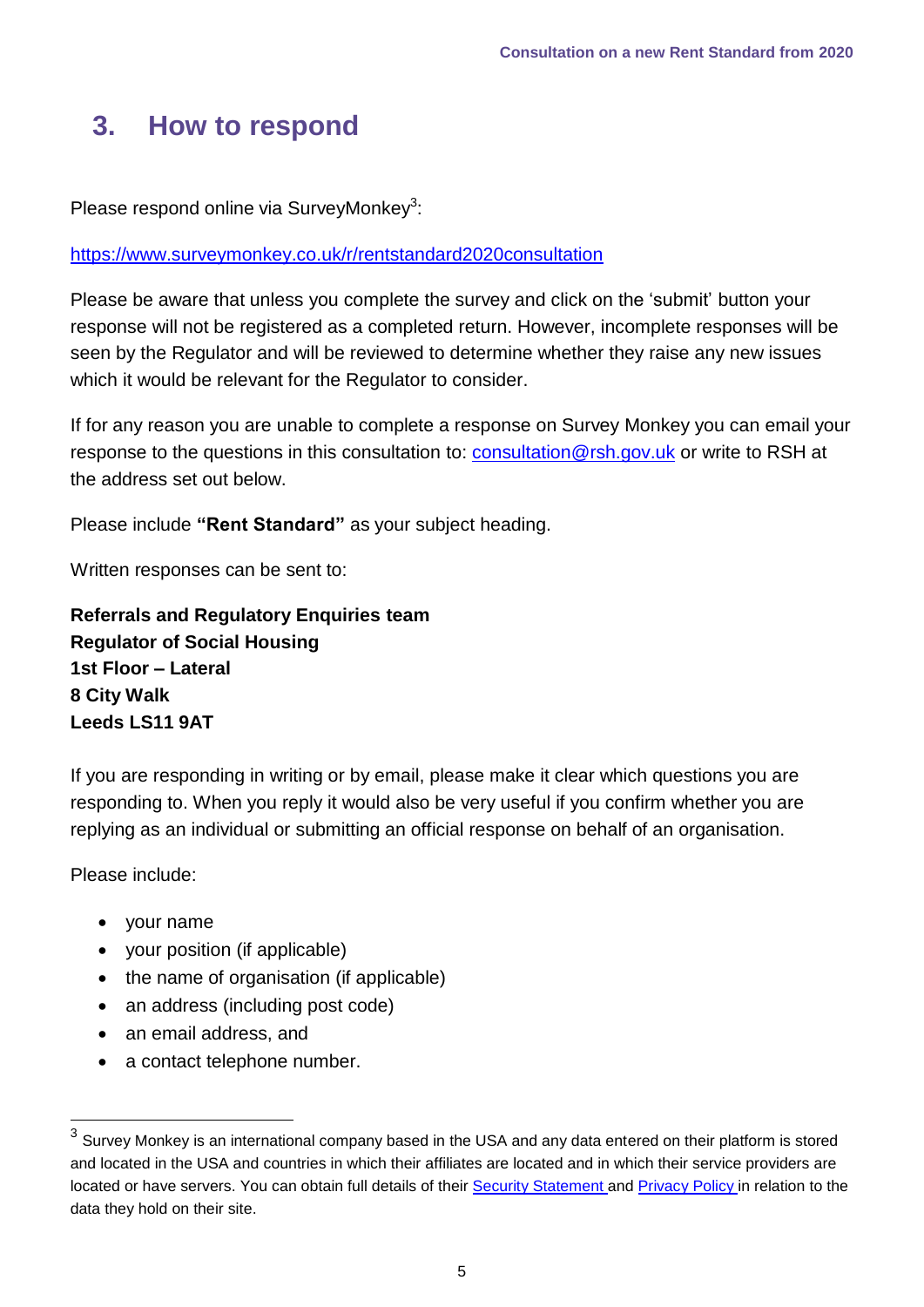Representative groups are asked to give a summary of the people and organisations they represent and (where relevant) who else they have consulted in reaching their conclusions when they respond.

We intend to publish an analysis of all formal responses after the closing date of this consultation. This will include a list of all respondents to the consultation and anonymised responses. Individual responses will not be acknowledged unless specifically requested.

## <span id="page-6-0"></span>**Equalities statement**

RSH is mindful of its statutory equality duties under section 149 of the Equality Act 2010.

The Regulator will take a proportionate approach to its equality obligations and has identified no equalities implications for this consultation. However, based on responses to this consultation, the Regulator reserves the right to revisit these matters if new information comes to light.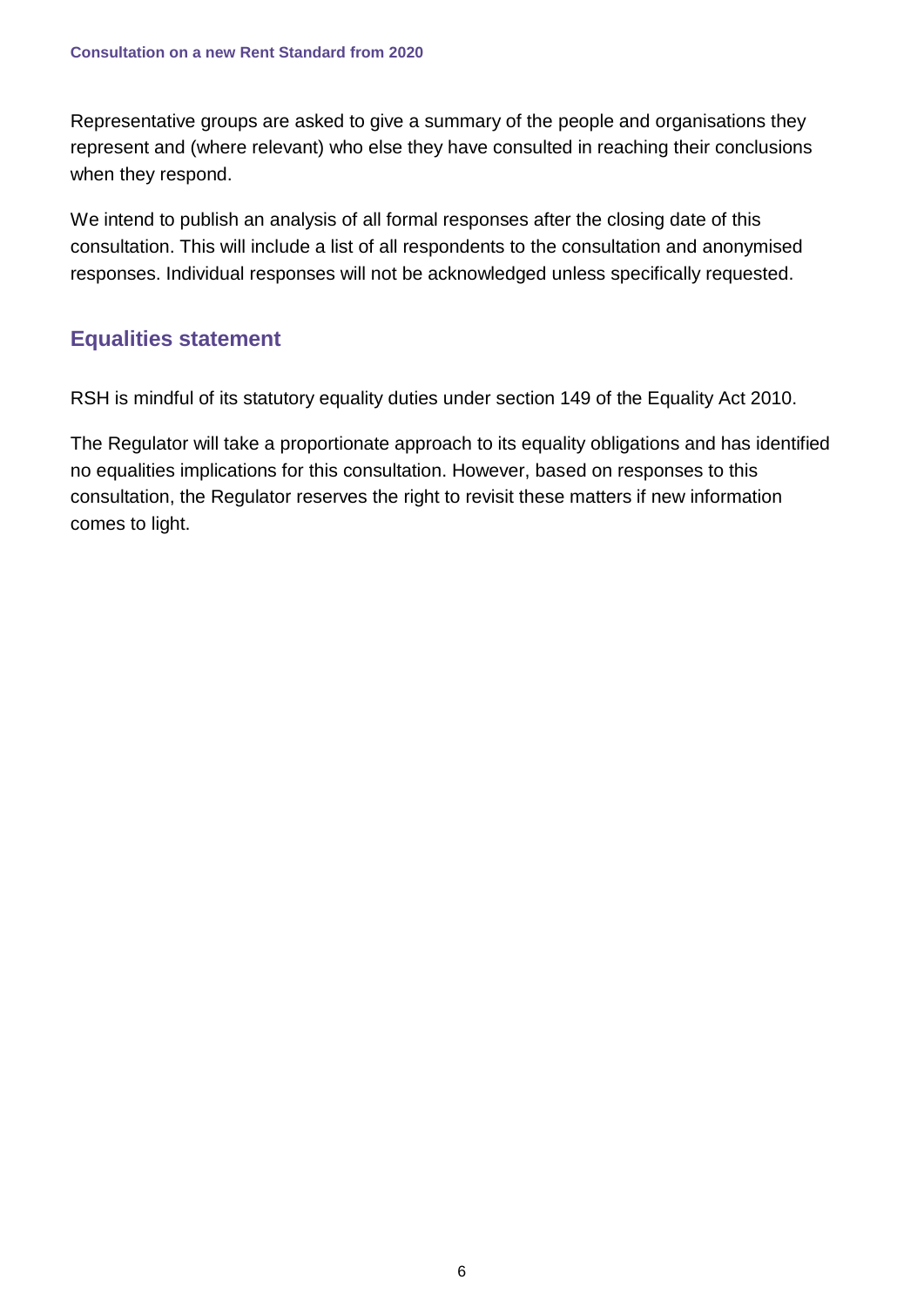# <span id="page-7-0"></span>**4. Executive summary**

- 4.1 The Secretary of State for Housing, Communities and Local Government published on 26 February 2019 a [Direction](https://www.gov.uk/government/consultations/rents-for-social-housing-from-2020-to-2021?utm_source=b3320d3d-d8ce-4088-84e6-dd2501f3bf3d&utm_medium=email&utm_campaign=govuk-notifications&utm_content=immediate) to the Regulator to set a Rent Standard that will apply from 1 April 2020. That Direction was published alongside the Government's [Policy](https://www.gov.uk/government/consultations/rents-for-social-housing-from-2020-to-2021?utm_source=b3320d3d-d8ce-4088-84e6-dd2501f3bf3d&utm_medium=email&utm_campaign=govuk-notifications&utm_content=immediate)  [Statement on rents](https://www.gov.uk/government/consultations/rents-for-social-housing-from-2020-to-2021?utm_source=b3320d3d-d8ce-4088-84e6-dd2501f3bf3d&utm_medium=email&utm_campaign=govuk-notifications&utm_content=immediate) (the Policy Statement), to which the Regulator is required to have regard when setting its Rent Standard.
- 4.2 The Regulator is now consulting on a proposed 2020 Rent Standard which reflects the Government's Direction to us.
- 4.3 This consultation document includes a business engagement assessment with an equality analysis.
- 4.4 The proposed 2020 Rent Standard is set out at Annex 1 to this consultation document. It requires, as an outcome, that registered providers comply in full with both its own provisions and those of the Policy Statement. It goes on to detail the circumstances and properties to which it applies and does not apply. It sets out specific expectations relating to the following areas:
	- $\bullet$  the 2020 limit:
	- rules on Social Rent (including fair rent);
	- rules on Affordable Rent:
	- movement between different types of rent.
- 4.5 Responses to this consultation must be received by 30 July 2019 in order for the Regulator to consider them.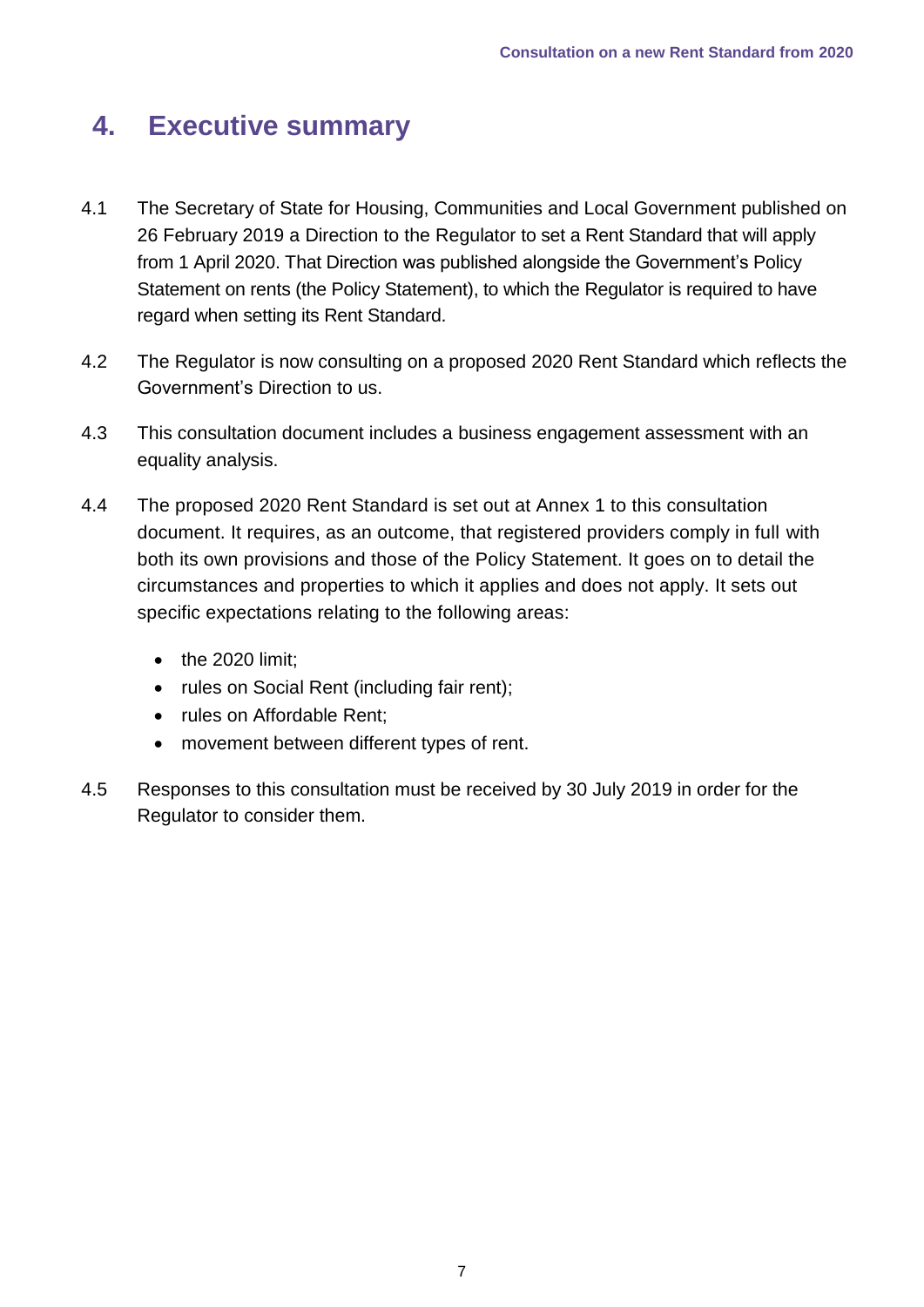# <span id="page-8-0"></span>**5. Introduction**

- 5.1 Government policy over rents, alongside the grant funding for development, are key pillars of the social housing sector. Since the introduction of the Rent Restructuring exercise in April 2002, RSH and its predecessor bodies have, at the Direction of Government, issued requirements and guidance to registered providers of social housing (providers) in respect of rents. This has included the maximum levels of rent they can charge, and how they should deal with changes to tenancies, new lettings, and annual increases in rents. The most recent iteration of this was the Regulator's Rent Standard (including the Rent Standard guidance) in 2015 $^4$ .
- 5.2 In 2016, Parliament passed the Welfare Reform and Work Act<sup>5</sup> which, together with Regulations made under it, created a legislation-based regime of rents reducing across the sector by 1% per year until 2020. This regime is referred to hereafter as the social rent reduction. Providers have, since 2016, been required to reduce rents by 1% per year in all stock unless it was subject to an exception.
- 5.3 In October 2017, Government announced<sup>6</sup> that at the end of the Welfare Reform and Work Act it would return to annual rent increases of CPI +1% up to 2025, implemented through the Regulator's Rent Standard rather than through legislation.
- 5.4 In September 2018, further details of the proposed rent regime for 2020 to 2025 were issued in the form of a Rent Policy Statement<sup>7</sup>. This Policy Statement set out in comprehensive detail how providers were to approach each aspect of rent setting and increase. The consultation on the Direction to the Regulator issued at the same time as the Policy Statement indicated that, for the first time, the Regulator would be regulating the rents of local authority registered providers as well as private registered providers (PRPs).
- 5.5 Views were invited on the Policy Statement, and alongside it, the Secretary of State issued for consultation a draft Direction to the Regulator of Social Housing (RSH) to issue a new Rent Standard to apply from April 2020.

<sup>&</sup>lt;u>.</u> 4 <https://www.gov.uk/government/publications/direction-on-the-rent-standard-from-1-april-2020>

<sup>&</sup>lt;sup>5</sup> http://www.legislation.gov.uk/ukpga/2016/7/crossheading/social-housing-rents

<sup>6</sup> <https://www.gov.uk/government/news/2-billion-boost-for-affordable-housing-and-long-term-deal-for-social-rent>

<sup>&</sup>lt;sup>7</sup> <https://www.gov.uk/government/consultations/consultation-on-a-new-rent-standard-from-2020>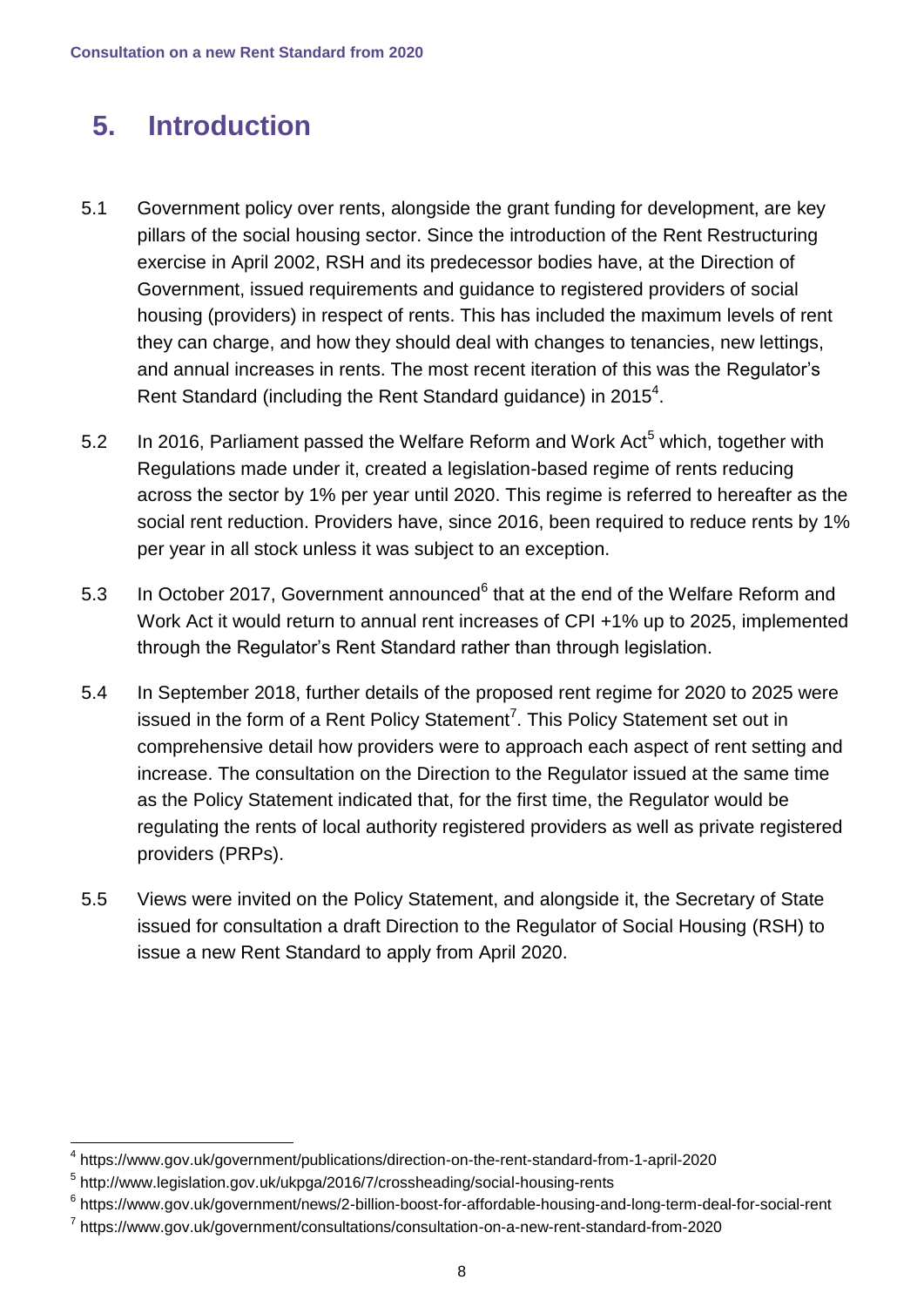- 5.6 Following the Government's consultation, both these documents have now been published in their final form<sup>8</sup>. This creates an obligation on the Regulator to prepare and consult on the new Rent Standard which will apply from 2020 and fulfil the Secretary of State's Direction, having regard to the Policy Statement. The 2020 Rent Standard is, by Direction, to apply to all registered providers of social housing, including local authority registered providers.
- 5.7 The Regulator may under section 194(2A) of the Housing and Regeneration Act 2008 set standards for registered providers requiring them to comply with specified rules about their levels of rent (and the rules may, in particular, include provision for minimum or maximum levels of rent or levels of increase or decrease of rent).
- 5.8 As required by s.194(3) the Regulator will continue to have regard, in the setting of this Standard, to the desirability of registered providers being free to choose how to provide services and conduct business.

\_\_\_\_\_\_\_\_\_\_\_\_\_\_\_\_\_\_\_\_\_\_\_\_\_\_\_\_\_\_\_\_\_\_<br><sup>8</sup> See Consultation document at: [https://www.gov.uk/government/consultations/rents-for-social-housing-from-](https://www.gov.uk/government/consultations/rents-for-social-housing-from-2020-to-2021)[2020-to-2021](https://www.gov.uk/government/consultations/rents-for-social-housing-from-2020-to-2021)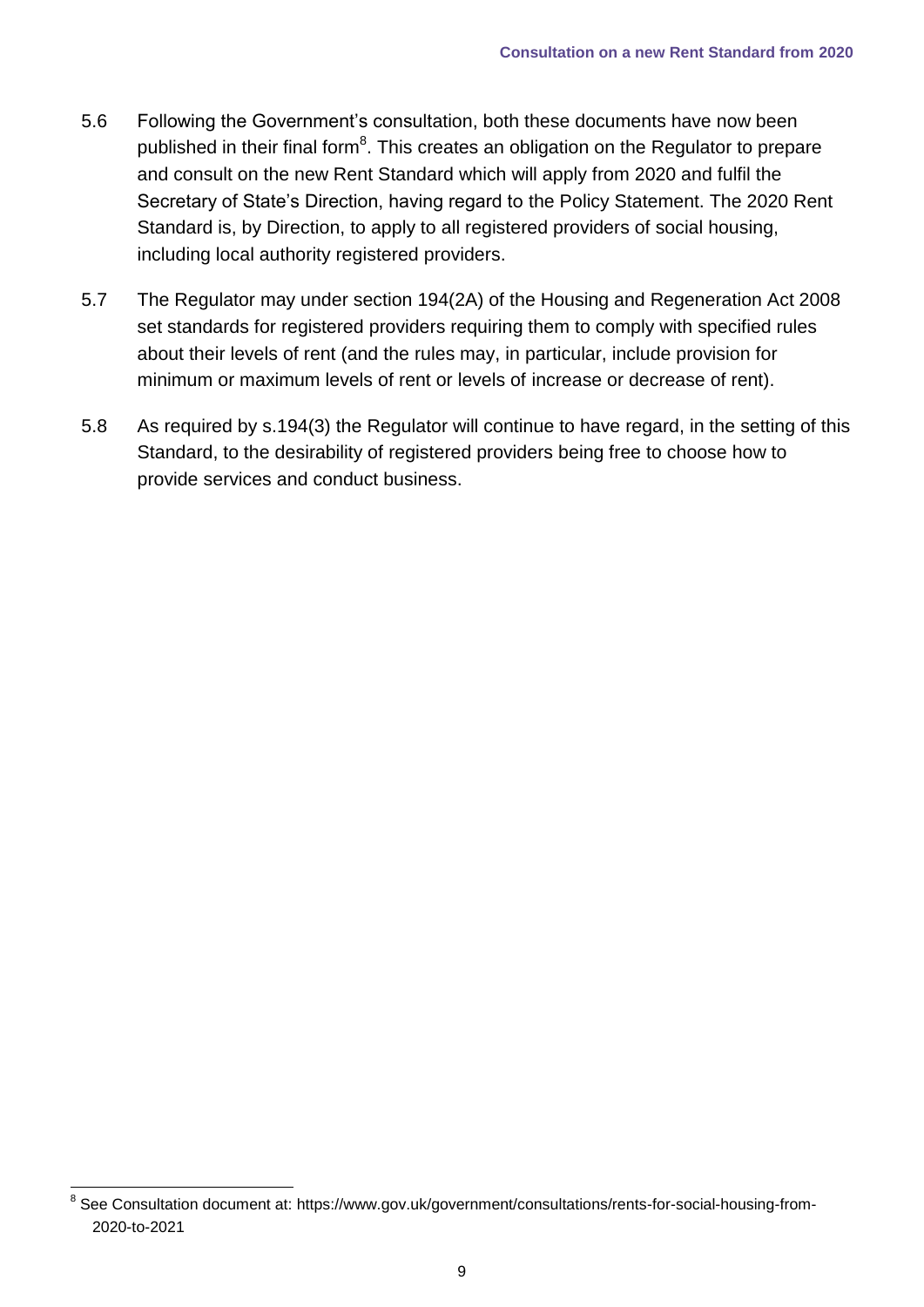# <span id="page-10-0"></span>**6. The proposed 2020 Rent Standard**

- 6.1 This section sets out the key areas of the proposed 2020 Rent Standard, and how it differs from the previous rent regime. Respondees to this consultation should, however, note that many aspects of the 2020 Standard derive from the Secretary of State's Direction and that the Regulator's discretion is limited accordingly.
- 6.2 As required in the Secretary of State's Direction, the Regulator's 2020 Rent Standard will apply to all registered providers. This includes both local authority registered providers and PRPs.
- 6.3 This Rent Standard makes provision for the move from the social rent reduction under the Welfare Reform and Work Act 2016 to an annual increase in rents of CPI +1%. A new mechanism called the 2020 limit has been introduced to act as the baseline for the CPI+1% increase whilst protecting the rent reductions of the previous four years.
- 6.4 The Regulator's overarching aim in creating this 2020 Standard is to meet the requirements of the Direction and ensure that the setting and management of rents is clear and easy to understand for registered providers. Given the detailed and comprehensive nature of the Policy Statement, we considered that it would be simpler and easier for providers to refer to that document, rather than attempting to repeat or interpret its provisions within the Rent Standard or any attached guidance. Therefore, we have as far as possible mirrored the provisions in the Direction and the Policy Statement, and required providers to comply in full with the Policy Statement alongside the Standard.
- 6.5 All definitions used in the Standard are also taken from the Policy Statement. Stakeholders should note the change from previous Rent Standards in the definition of Intermediate Rent.
- 6.6 There have been changes in the requirements on re-basing of Affordable Rent on relet, and on the circumstances in which Affordable Rent may be used. Details of all changes are contained in the Policy Statement.
- 6.7 The proposed Rent Standard includes specific requirements for local authorities to communicate with the Regulator in an accurate and timely manner. This includes where there are material issues which relate to compliance or non-compliance. The requirement in the Rent Standard is specific to local authority registered providers as the equivalent requirements for private registered providers are already covered in the Governance and Financial Viability Standard.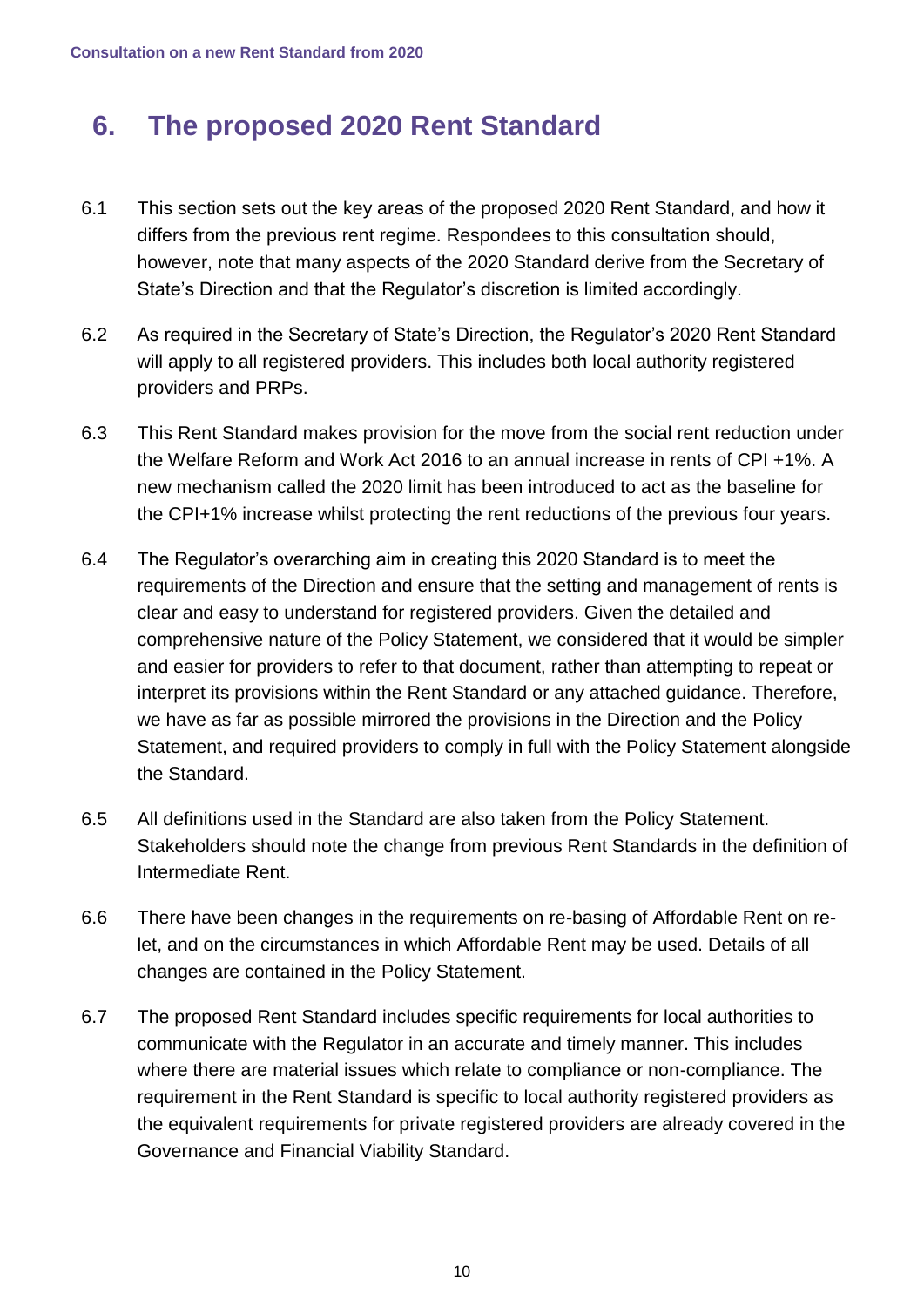**Consultation question 1: Do you consider that the Regulator has accurately reflected the requirements of the Direction in its proposed 2020 Rent Standard?**

**Consultation question 2: Do you agree that the proposed 2020 Rent Standard, when read alongside the Policy Statement, gives providers an appropriate level of clarity about the rules on rent with which they will be required to comply?**

**Consultation question 3: Do you have any other comments in relation to the proposed 2020 Rent Standard?**

**Consultation question 4: Do you agree with the conclusion of the business engagement assessment including equality analysis, at Annex 3 of the consultation document?**

- 6.8 The Regulator considers that the level of detail in the proposed 2020 Rent Standard, when read alongside the Policy Statement, is sufficient and that it is not necessary to publish supporting Rent Standard guidance.
- 6.9 The Policy Statement leaves providers free to obtain their own appropriately qualified advice on property valuations. As such, the Regulator is not proposing to include any further guidance on how to work out depreciated replacement cost valuations for supported housing.
- 6.10 To assist providers, the Regulator proposes to publish on its website an annual update of the CPI figure to be used for rent increase calculations, and the annual rent caps. These figures would not form part of the proposed 2020 Rent Standard but would be provided for information only.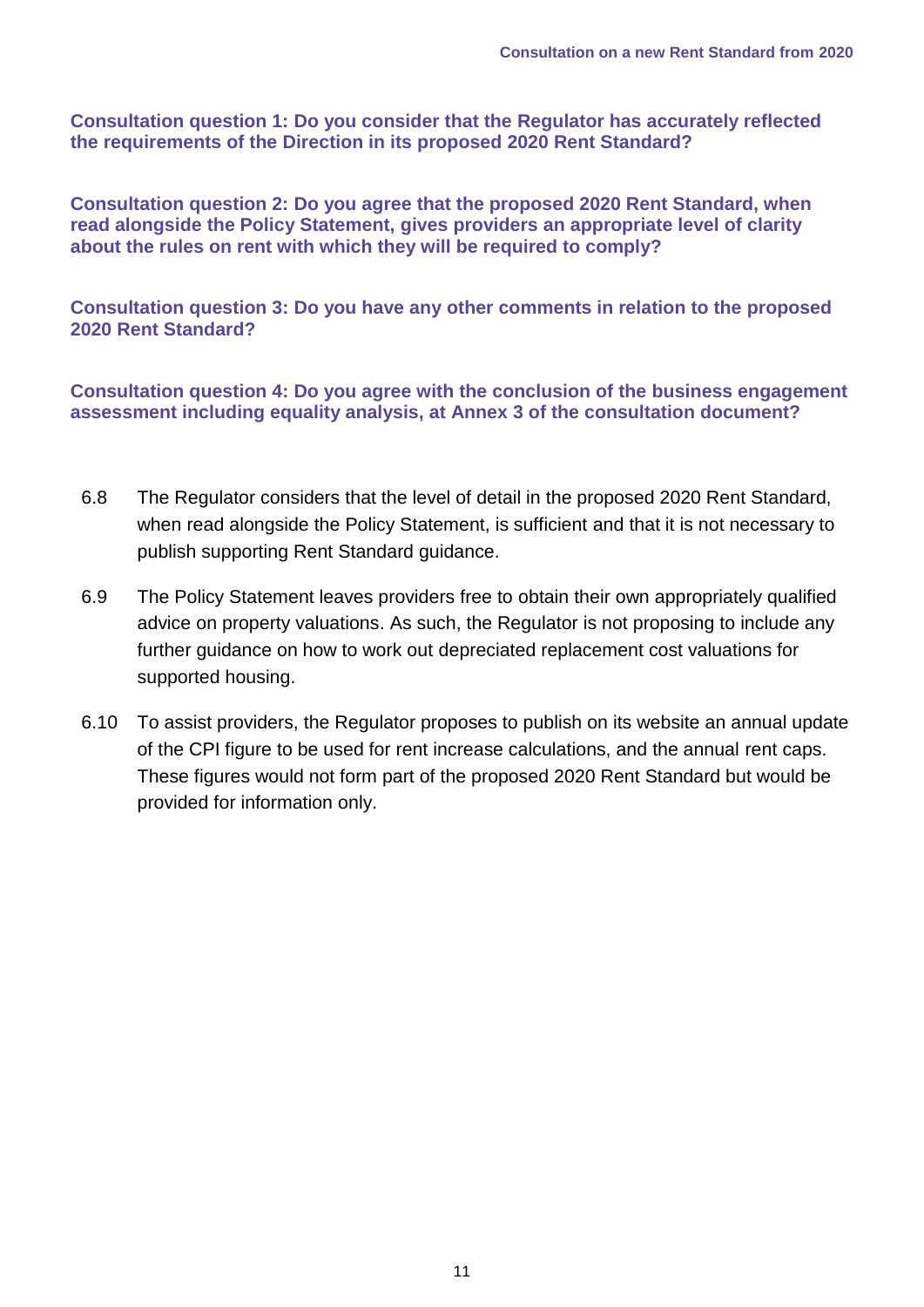# <span id="page-12-0"></span>**7. About this consultation**

- 7.1 This consultation document and the consultation process have been developed to adhere to the consultation principles issued by the Cabinet Office.
- 7.2 In their response, representative groups are asked to give a summary of the people and organisations they represent, and where relevant, who else they have consulted in reaching their conclusions.
- 7.3 Information provided in response to this consultation, including personal information, may be published or disclosed in accordance with the access to information regimes (these are primarily the Freedom of Information Act 2000 (FOIA), the Data Protection Act 2018 (DPA) and the Environmental Information Regulations 2004).
- 7.4 If you want the information you provide to be treated as confidential, please be aware that, under the Freedom of Information Act, there is a statutory Code of Practice with which public authorities must comply and which deals, amongst other things, with obligations of confidence. In view of this it would be helpful if you could explain to us why you regard the information you have provided as confidential. If we receive a request for disclosure of the information we will take full account of your explanation, but we cannot give an assurance that confidentiality can be maintained in all circumstances. An automatic confidentiality disclaimer generated by your IT system will not, of itself, be regarded as binding on the Regulator.
- 7.5 The Regulator will process your personal data in accordance with the DPA and the General Data Protection Regulation. In the majority of circumstances this will mean that your personal data will not be disclosed to third parties.
- 7.6 Individual responses will not be acknowledged unless specifically requested.
- 7.7 Thank you for taking the time to read this document and respond. Your opinions are valuable to us.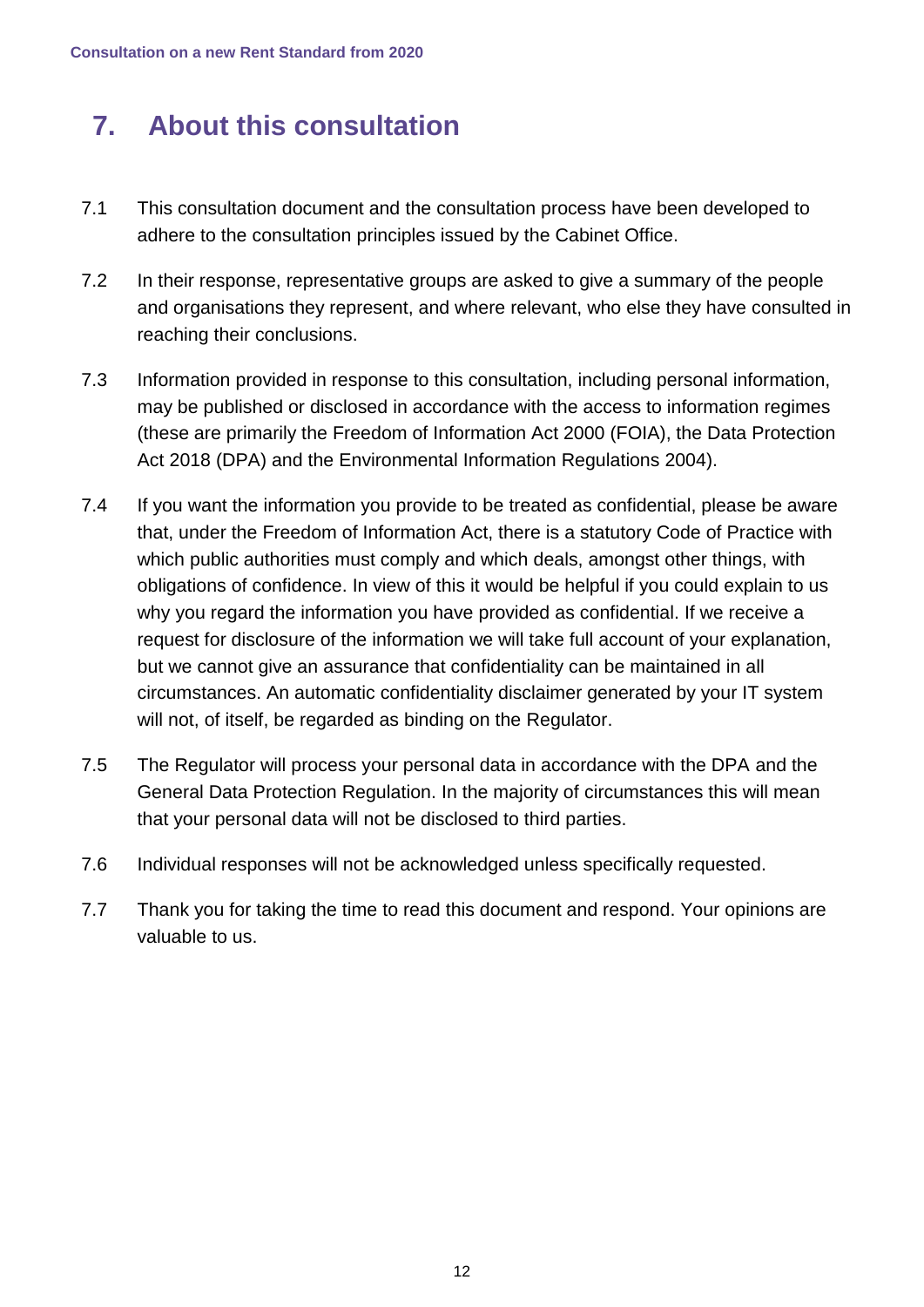<span id="page-13-0"></span>**Annex 1: Proposed Rent Standard 2020**



# **Rent Standard April 2020**

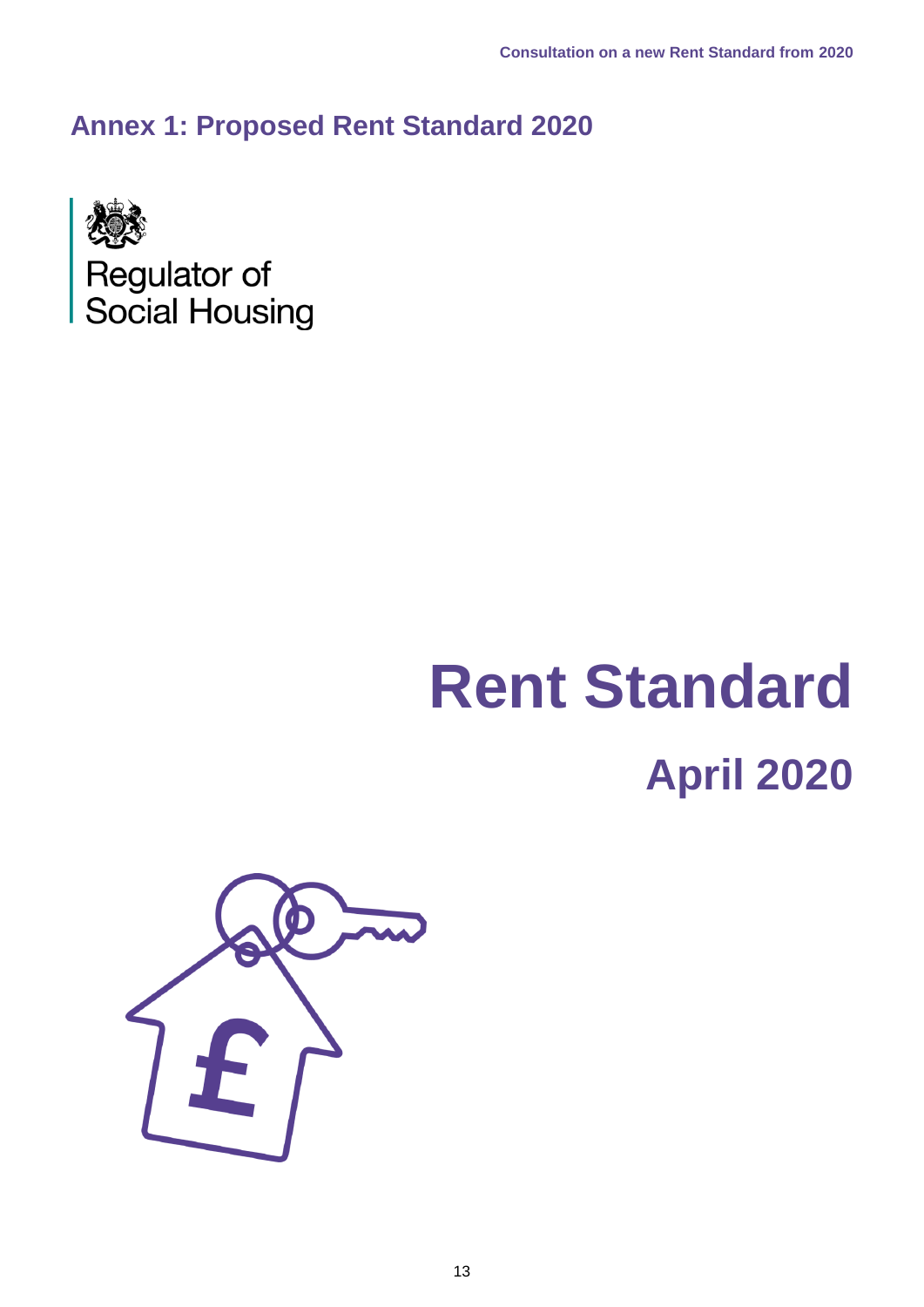## <span id="page-14-0"></span>**1. Required outcome**

1.1 Registered providers<sup>9</sup> must set rents from 1 April 2020 in accordance with the Government's *Policy Statement on Rents for Social Housing 2018 (hereafter Rent Policy Statement)* which can be found at: *https://www.gov.uk/government/publications/direction-on-the-rent-standard-from-1-april-2020<sup>10</sup>*

## <span id="page-14-1"></span>**2. Exclusions from this Rent Standard**

- 2.1 This Rent Standard applies, subject to the exceptions in 2.2-2.5 below, to 'low cost rental' accommodation, as defined by section 69 of the Housing and Regeneration Act 2008. All other terms used in this Rent Standard are defined within the 'Policy Statement on rents for social housing'
- 2.2 This Rent Standard does not apply to the following categories of property, as defined in chapter 5 of the Rent Policy Statement:
	- Shared ownership low cost rental accommodation
	- Intermediate rent accommodation
	- Specialised supported housing
	- Relevant local authority accommodation
	- Student accommodation
	- PFI social housing
	- Temporary social housing
	- Care homes
- 2.3 This Rent Standard does not apply to property let to a high income social tenant, for the period of time where that property is let to that tenant. Where a tenancy of a high income social tenant ends, or where the tenant no longer fits the definition of "high income social tenant" as set out in the Rent Policy Statement, this Rent Standard then applies to that tenancy, and/or to future lettings of that property.
- 2.4 Where the application of this Rent Standard would jeopardise the financial viability of a private registered provider, the Regulator may agree, on request from that provider, an exemption to specific requirements of the Rent Standard for a period of time<sup>11</sup>.

<sup>&</sup>lt;u>.</u> <sup>9</sup> This Rent Standard applies to both private registered providers and local authority registered providers

 $10$  And any future amendments/additions to that Policy Statement

 $11$  Further guidance on providers requesting an exemption can be found in the policy statement and arrangement for local authorities will be published by MHCLG in due course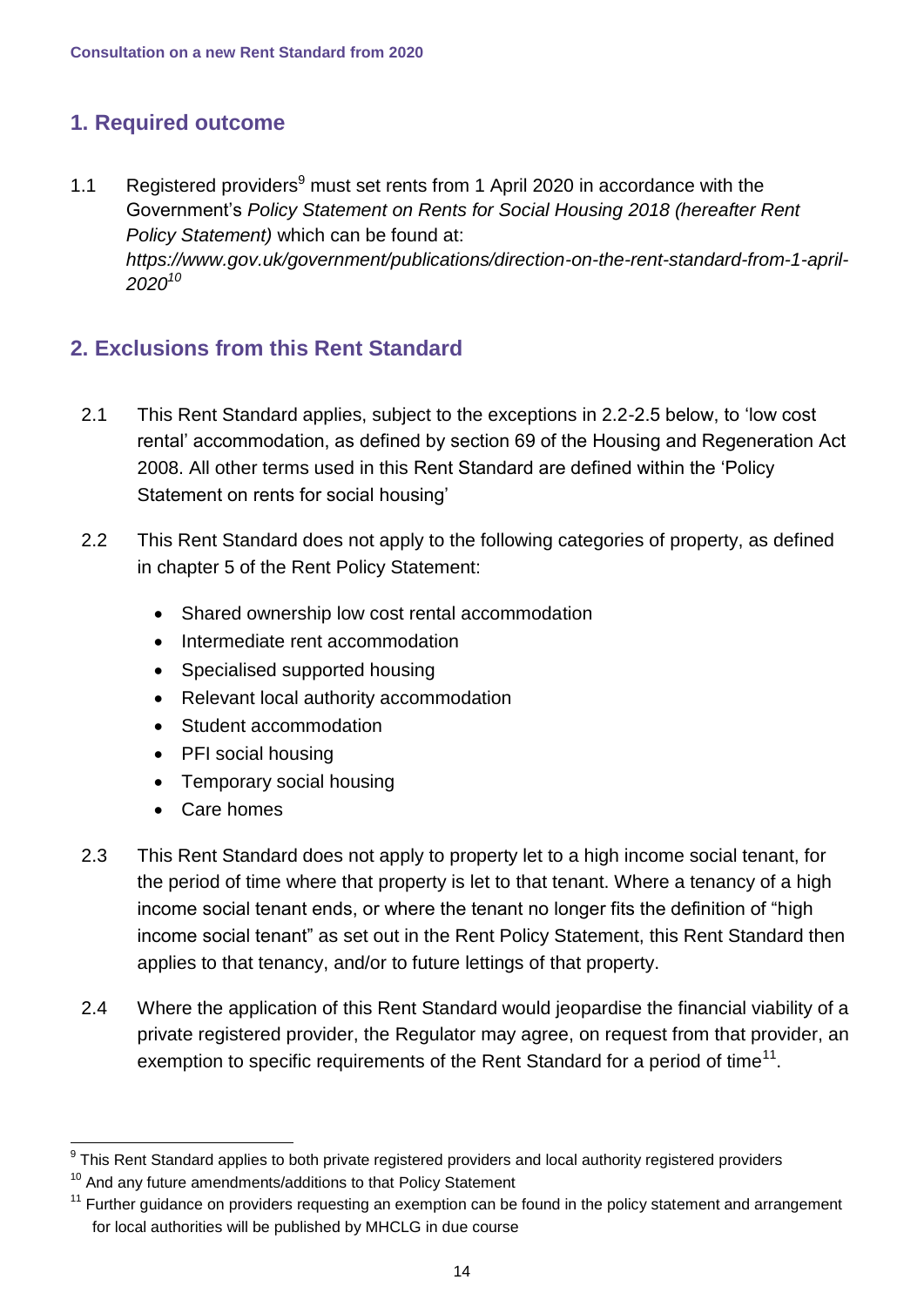2.5 In a situation (such as an insolvency) where there is a mortgagee in possession, or receiver, in place, or where the registered provider's stock is sold to a non-registered landlord following intervention by the Regulator, neither the mortgagee in possession, nor the receiver, nor the landlord to whom the stock is sold will be bound by this Rent Standard.

## <span id="page-15-0"></span>**3. Specific expectations**

3.1 Registered providers must comply in full with all the requirements and expectations set out in this Rent Standard. They must additionally comply with all the requirements and expectations of the Rent Policy Statement on the setting, increase and decrease of rents and service charges.

## **2020 limit**

- 3.2 In the year following the end of the social rent reduction period the maximum weekly rent for an existing tenant is the 2020 limit. "2020 limit" means the amount that is found by:
	- a. determining the average weekly rent for the tenant's accommodation in the fourth relevant year specified in section 23(6) of the Welfare Reform and Work Act 2016, and
	- b. increasing that amount by CPI +  $1\%^{12}$
	- c. in this paragraph "average weekly rent" means:
		- i. in a case where the weekly rent changes because the accommodation is re-let after the start of the fourth year, the weekly rent payable by that tenant for that accommodation in respect of the most recent period for which rent was payable at that changed rate provided that that change complies with the requirements of the of the social housing provisions<sup>13</sup> of the Welfare Reform and Work Act 2016 Act and any Regulations made under those provisions; or
		- ii. in any other case, the average weekly rent payable by the tenant of that accommodation in respect of the fourth year.
- 3.3 This formula for calculating the 2020 limit applies to both Social Rent and affordable rent housing.

<sup>1</sup> <sup>12</sup> CPI, where mentioned, is the Consumer Protection Interest rate published by the Office for National Statistics for September of the preceding financial year

 $13$  "social housing rent provisions" has the meaning in section 33 of the 2016 Act.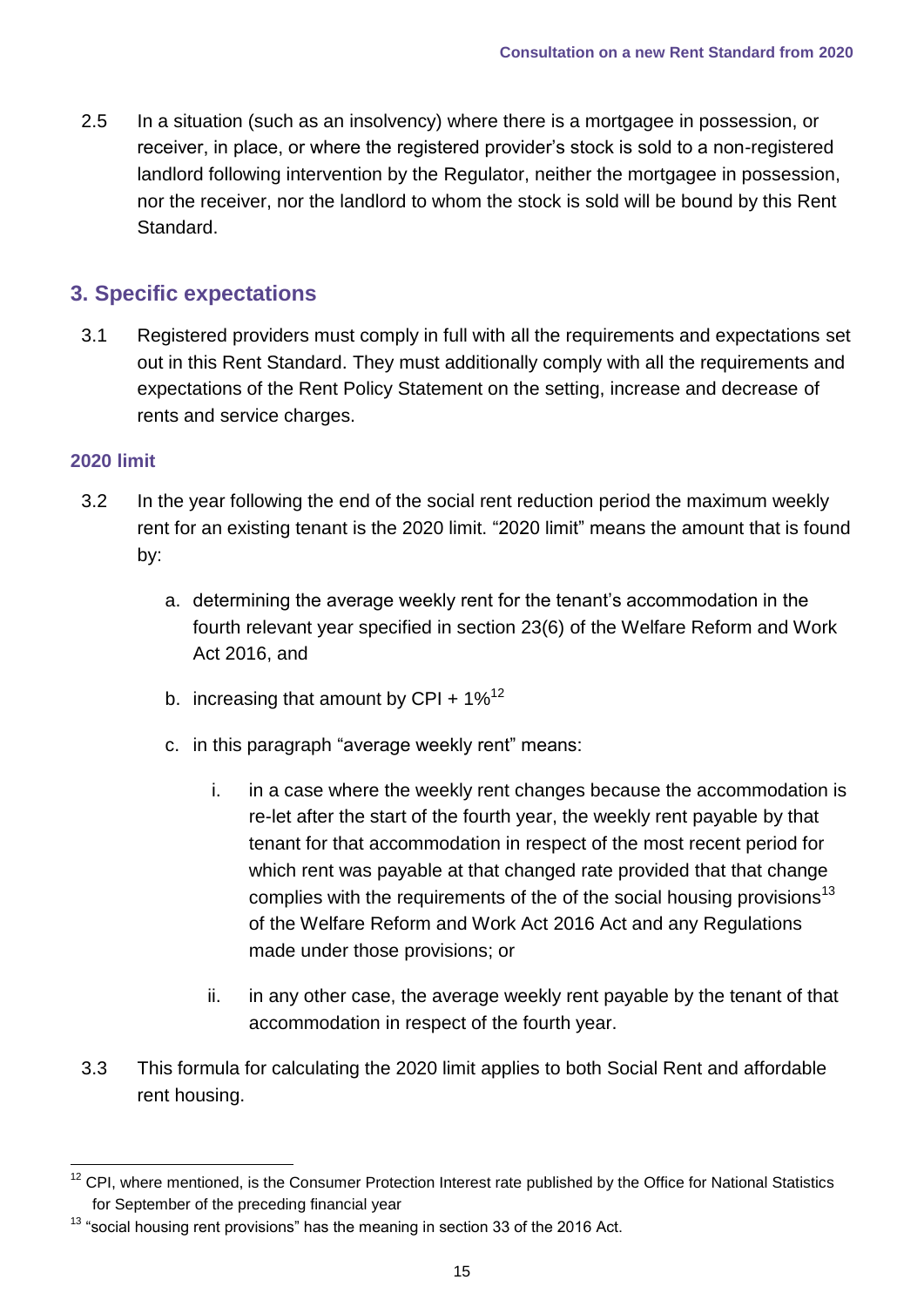## **Social rent**

- 3.4 Where accommodation is not affordable rent housing (see 3.8-3.9 below), the maximum weekly rent for a tenant who is granted a tenancy of the accommodation for the first time is formula rent. Formula rents are exclusive of any service charges.
- 3.5 The formula rent of accommodation is found in accordance with the method set out in paragraphs 2.4 to 2.6 of the Rent Policy Statement. The rent set may include an upwards tolerance – "Rent Flexibility" – of
	- if the accommodation is supported housing, 10% of formula rent; or
	- if the accommodation is not supported housing, 5% of formula rent.
- 3.6 As set out in paragraph 2.8 and 2.9 of the Rent Policy Statement, formula rent is subject to the rent cap. The rent cap is determined in accordance with paragraphs 11 and 12 of Appendix A to the Rent Policy Statement.
- 3.7 Subject to the 2020 limit (see above), the weekly rent of any existing tenant may not be increased by more than:
	- $\bullet$  CPI + 1% in any year; or
	- if the tenant's rent exceeds the rent flexibility level, CPI in any year.

## **Fair rent**

- 3.8 In the case of tenancies subject to fair rent protection, the maximum weekly rent is the lower of the fair rent set by the Rent Officer, and formula rent (subject to both the rent caps and the rent flexibility level).
- 3.9 Registered providers may not increase the rent of a tenant with fair rent protection by more than CPI + 1% in any year (even if the tenant's rent is below the formula rent level and the maximum fair rent is increased by more than that amount).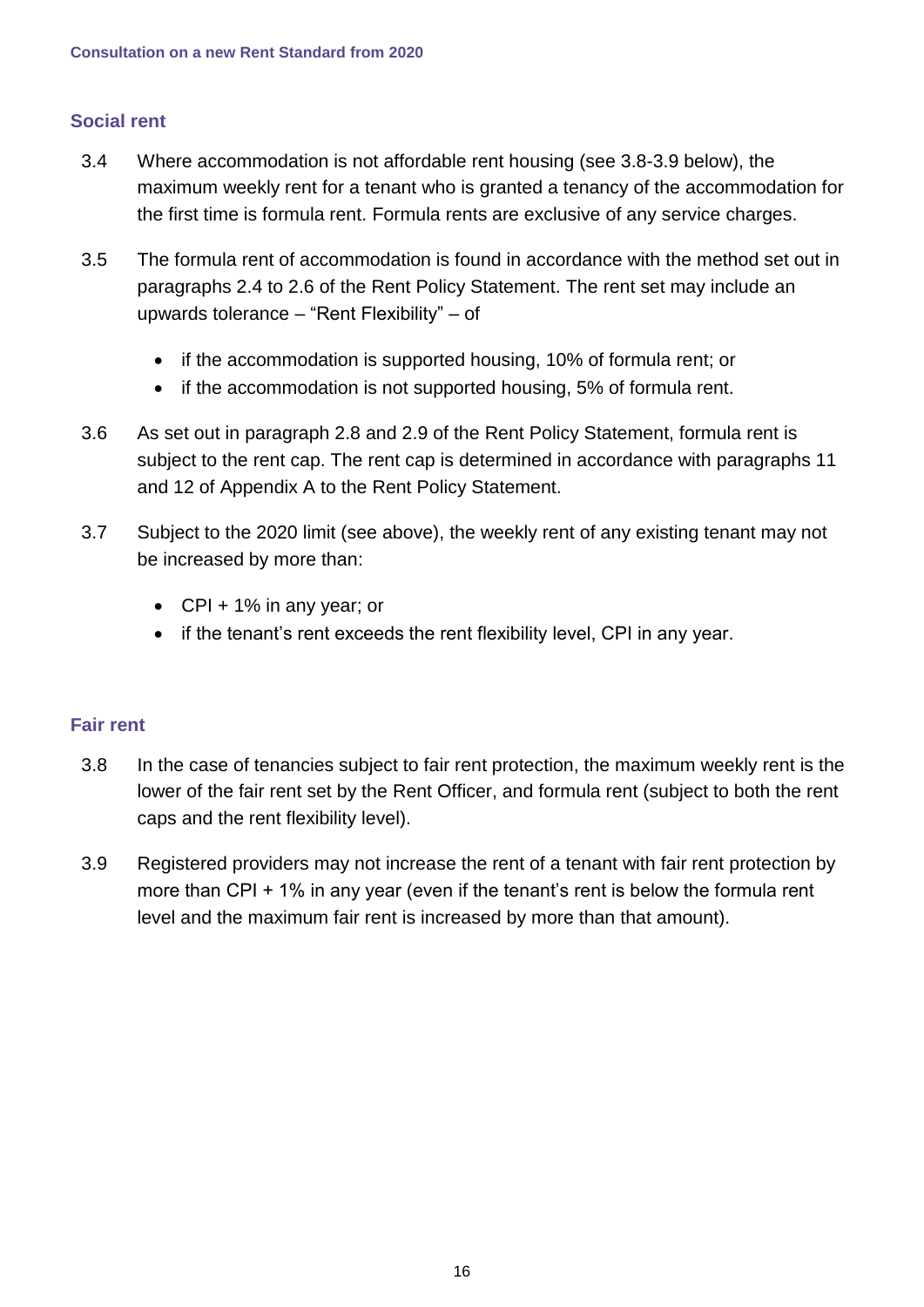## **Affordable rent housing**

- 3.10 Affordable rent may only be charged where the property in question is provided by a:
	- a. registered provider pursuant to a housing supply delivery agreement between that provider and the Homes and Communities Agency (now known as Homes England) or the Greater London Authority and the accommodation is permitted by that agreement to be let at an affordable rent; or
	- b. registered provider pursuant to an agreement between a local authority and the Secretary of State and the accommodation is permitted by that agreement to be let at an affordable rent; or
	- c. local authority, and the Secretary of State, Homes England or the Greater London Authority has agreed that it is appropriate for the accommodation to be let at an affordable rent.
- 3.11 In addition to the above, Affordable Rent may be charged where the property has been acquired by a registered provider and was affordable rent housing when it was acquired.
- 3.12 Where Affordable Rent is being charged, the maximum rent inclusive of service charge for a new tenant under a new tenancy is 80% of the market rent<sup>14</sup> for the tenant's accommodation, subject to 3.13 and 3.14 below.
- 3.13 If the formula rent is higher than 80% of the weekly market rent (inclusive of service charges) for the tenant's accommodation, the maximum weekly rent is formula rent which is to be set as in paragraphs 3.3-3.6 above, and would be exclusive of service charges.
- 3.14 The rent of an existing affordable rent tenant (including where they have a new tenancy) may not be increased by more than CPI +1% in any year, subject to 3.2 above. 'Existing tenant' in this context means an existing tenant of the specific property concerned. For the avoidance of doubt, the revised rent on re-letting to an existing tenant may only be re-based to 80% of current market value where the resulting rent would be no more than the rent arrived at by a CPI+1% increase.

<sup>1</sup> market rent" means, in relation to accommodation, an estimate of its market rent inclusive of all service charges at the time the tenancy is granted that is based on a valuation in accordance with a method recognised by the Royal Institution of Chartered Surveyors.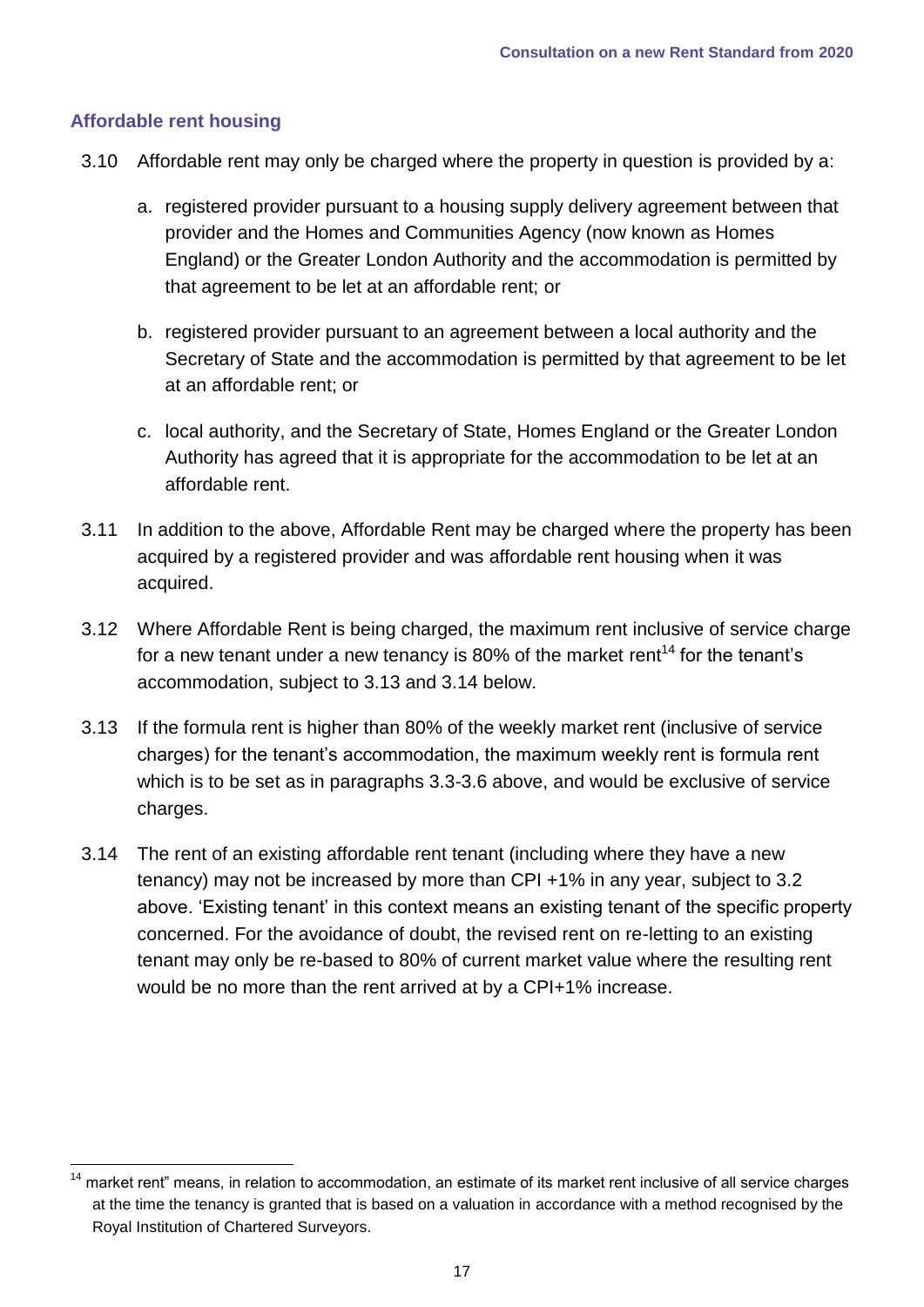## **Moving between types of rent**

- 3.15 Where a tenancy subject to fair rent protection ends and the property is re-let, that new letting should be at social rent (or Affordable Rent where applicable and permitted. See 3.17a below).
- 3.16 On re-letting of a property previously occupied by a high income social tenant, the new letting should be at social rent (or Affordable Rent where applicable and permitted. See 3.18a below).
- 3.17 Social rent properties may not be converted to:
	- a. Affordable Rent (other than in the circumstances set out in chapter 2 of the Rent Policy Statement);
	- b. market rent (other than in the circumstances set out in chapter 4 of the Rent Policy Statement); or
	- c. intermediate rent.
- 3.18 Affordable Rent housing must not be converted (including on re-let) to:
	- a. market rent (other than in the circumstances set out in chapter 4 of the Rent Policy Statement); or
	- b. intermediate rent.

## **Local authority information requirements**

3.19 Local authority registered providers shall communicate with the Regulator in an accurate and timely manner. This includes all data and information required by the Regulator in respect of compliance with this Standard. Where material issues that relate to non-compliance or potential non-compliance with the Rent Standard are identified by local authorities, they are expected to communicate these to the Regulator promptly.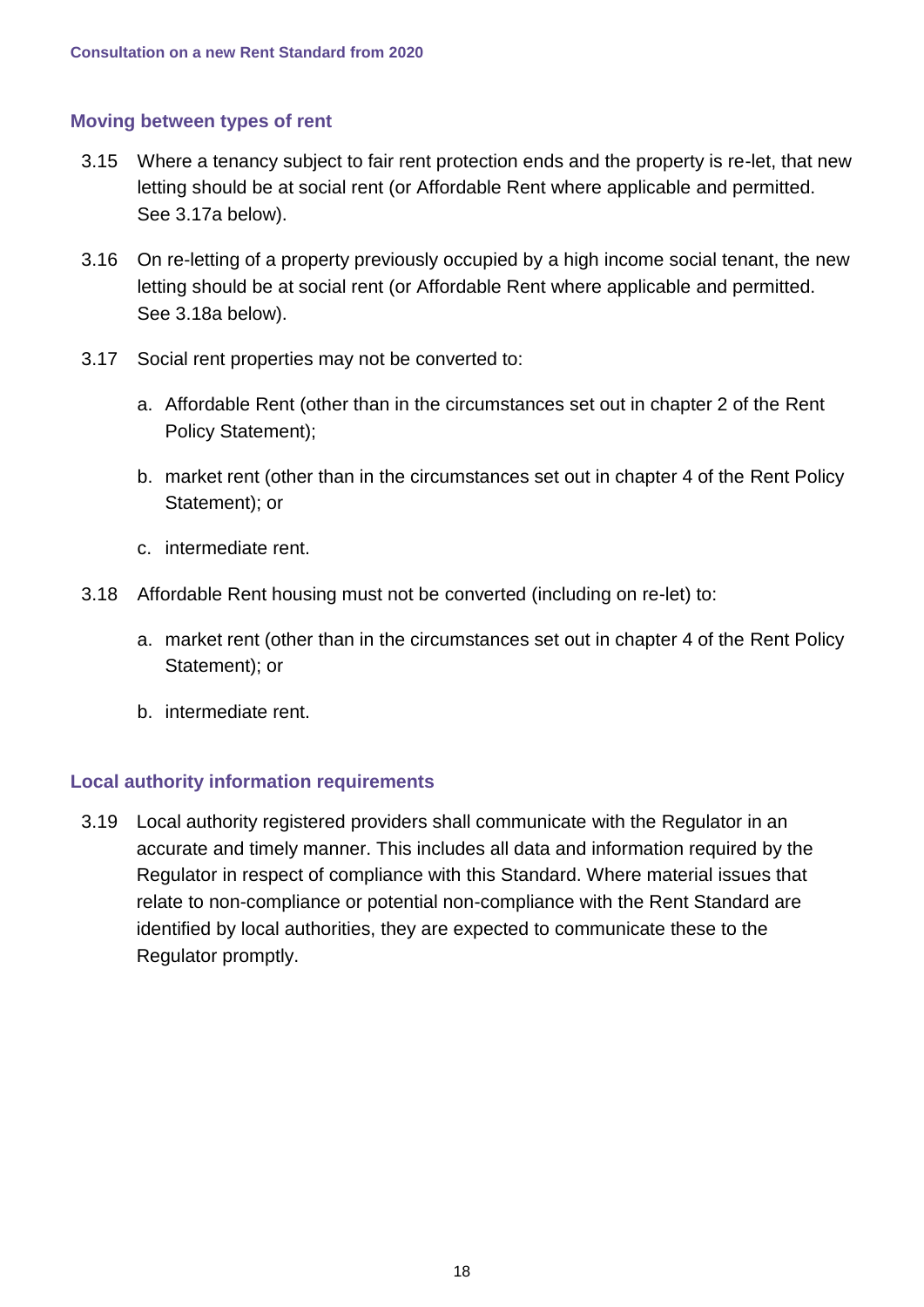## <span id="page-19-0"></span>**Annex 2: Direction on a Rent Standard by the Secretary of State**

The final Direction to the RSH can be found here: <https://www.gov.uk/government/publications/direction-on-the-rent-standard-from-1-april-2020>

The text is reproduced below:

## **The Direction on the Rent Standard 2019**

The Secretary of State makes the following Direction in exercise of the powers conferred by section 197 of the Housing and Regeneration Act 2008(**a**).

- (**a**) 2008 c. 17
- (**b**) 2016 c. 7

In accordance with section 197(4) and (5) of that Act, before making this Direction the Secretary of State consulted the RSH, the Greater London Authority, the Charity Commission and bodies appearing to the Secretary of State to represent the interests of local housing authorities, tenants of social housing and registered providers.

### **Citation, commencement and application**

**1.**—(1) This Direction may be cited as the Direction on the Rent Standard 2019.

(2) This Direction comes into force on the day after the day on which it is made.

(3) This Direction applies to the Regulator in relation to the rents of registered providers of social housing.

### **Interpretation**

**2.**—(1) In this Direction—

- "the 2016 Act" means the Welfare Reform and Work Act 2016(b);
- "the 2020 limit" means the amount calculated in accordance with paragraph 3;
- "affordable rent housing" has the same meaning as in paragraph 3.3 of the Rent Policy Statement;
- "CPI" means the general index of consumer prices (for all items) published by the Office for National Statistics or, if that index is not published for any month, any substituted index or index figures published by that Office; and where this Direction refers to CPI, this shall be the figure for CPI for September of the preceding financial year;
- "existing tenant" means any tenant other than a tenant who is granted a tenancy of the accommodation for the first time;
- "financial year" means a year beginning on 1 April;
- "registered provider" means a registered provider of social housing;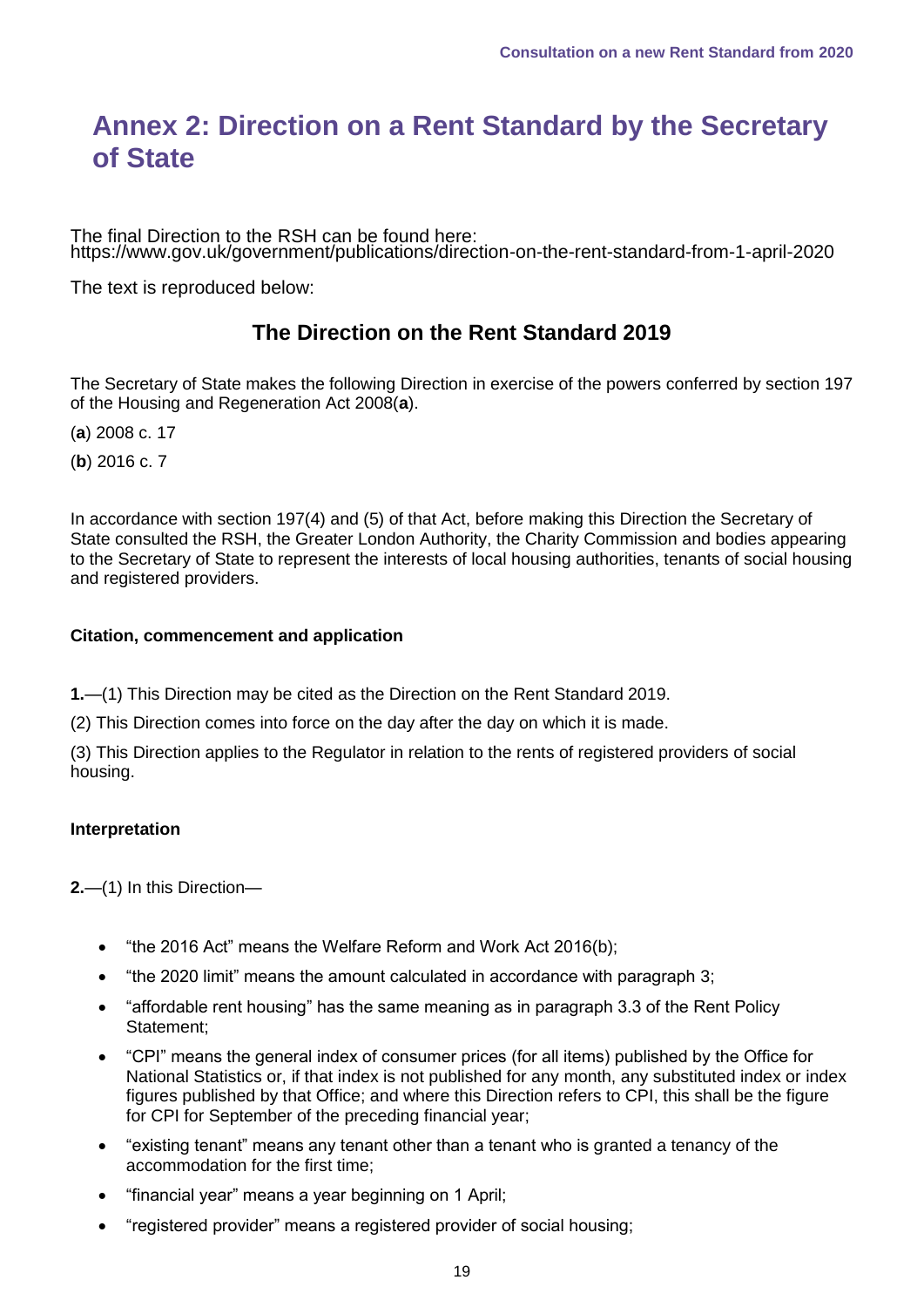- "Regulator" means the Regulator of Social Housing;
- "Rent Policy Statement" means the Policy Statement on Rents for Social Housing issued by the Secretary of State on 26 February 2019;
- "rent restriction period" has the same meaning as in section 31(10) of the 2016 Act;
- "Rent Standard" means a standard for registered providers requiring them to comply with specified rules about their levels of rent set under section 194(2A) of the Housing and Regeneration Act 2008;
- "supported housing" has the meaning in paragraphs 2.38 and 2.39 of the Rent Policy Statement.

Any expression which is used, but not defined, in this Direction has the same meaning as in the Housing and Regeneration Act 2008.

### **Calculation of the 2020 limit**

**3. —** The 2020 limit is calculated by—

(a) determining the average weekly rent for the tenant's accommodation in the fourth of the relevant years specified in section 23(6) the 2016 Act, and

(b) increasing that amount by CPI + 1%,

(c) in this paragraph, "average weekly rent" means—

(i) in a case where the weekly rent changes because the accommodation is re-let after the start of the fourth year, the weekly rent payable by that tenant for that accommodation in respect of the most recent period for which rent was payable at that changed rate provided that that change complies with the requirements of the social housing provisions of the 2016 Act and any Regulations made under those provisions; or

(ii) in any other case, the average weekly rent payable by the tenant of that accommodation in respect of the fourth year,

(d) for the purposes of sub-paragraph (c), "social housing rent provisions" has the meaning in section 33 of the 2016 Act.

### **Formula rent**

**4.**—(1) The formula rent of accommodation is to be calculated in accordance with the method set out in paragraphs 2.4 to 2.6 of the Rent Policy Statement with upwards tolerance of—

- (a) if the accommodation is supported housing, 10% of formula rent; or
- (b) if the accommodation is not supported housing, 5% of formula rent.

(2) But as set out in paragraphs 2.8 and 2.9 of the Rent Policy Statement formula rent is subject to the rent cap.

(3) The rent cap is determined in accordance with paragraphs 11 and 12 of Appendix A to the Rent Policy Statement.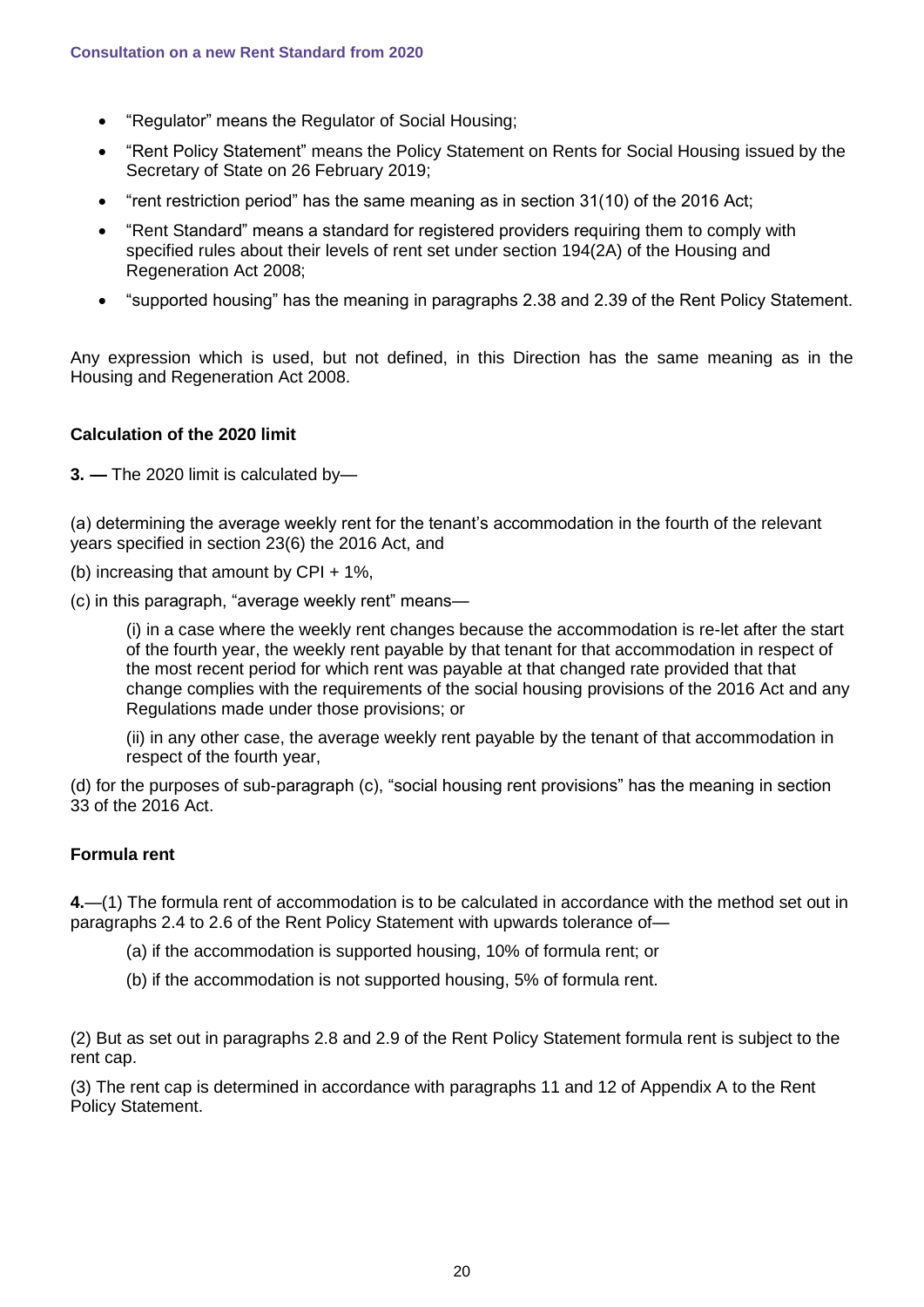## **Direction to set a Rent Standard**

**5.**—(1) The Regulator must set a Rent Standard that applies from 1 April 2020 in relation to low cost rental accommodation that is not—

(a) let to a high income social tenant; or

(b) accommodation to which the Rent Policy Statement does not apply(**a**). (**a**) See Chapter 5 of the Rent Policy Statement.

(2) The Rent Standard must require registered providers to comply with the rules about their levels of rent set out in paragraphs 7 and 8 of this Direction.

(3) The Regulator must have regard to the Rent Policy Statement when setting the Rent Standard.

(4) In this paragraph—

 "high income social tenant" means the tenant of a household that had a total household income of £60,000 or more in the relevant tax year, where—

(a) "total household income" means, in relation to accommodation—

(i) if there is one resident, the income of that resident;

(ii) if there are two residents, the sum of the residents' incomes; and

(iii) if there are more than two residents, the sum of the two highest incomes of the residents;

(b) "resident" means—

(i) any person who is the tenant or a joint tenant; and

(ii) any person who resides at the accommodation and is the spouse, civil partner or partner of the tenant or of a joint tenant;

(c) "income" has the same meaning as "total income" as described in section 23 of the Income Tax Act 2007(**a**);

(d) "partner" means a person who is not married to, or a civil partner of, the tenant or joint tenant who lives with the tenant or joint tenant in the accommodation as if they were married or in a civil partnership; and

(e) "relevant tax year" means the tax year ending on the 5th April which falls in the financial year prior to the financial year in which the rent is reviewed.

#### **Exemptions from the Rent Standard**

**6.** The Regulator may in relation to a private registered provider grant an exemption from or vary a requirement of the Rent Standard if the Regulator considers that complying with the requirement would jeopardise the financial viability of the provider.

### **Social rent housing**

**7.**—(1) This paragraph applies in relation to the rent of accommodation that is not affordable rent housing.

(2) The maximum weekly rent for a tenant who is granted a tenancy of the accommodation for the first time is formula rent.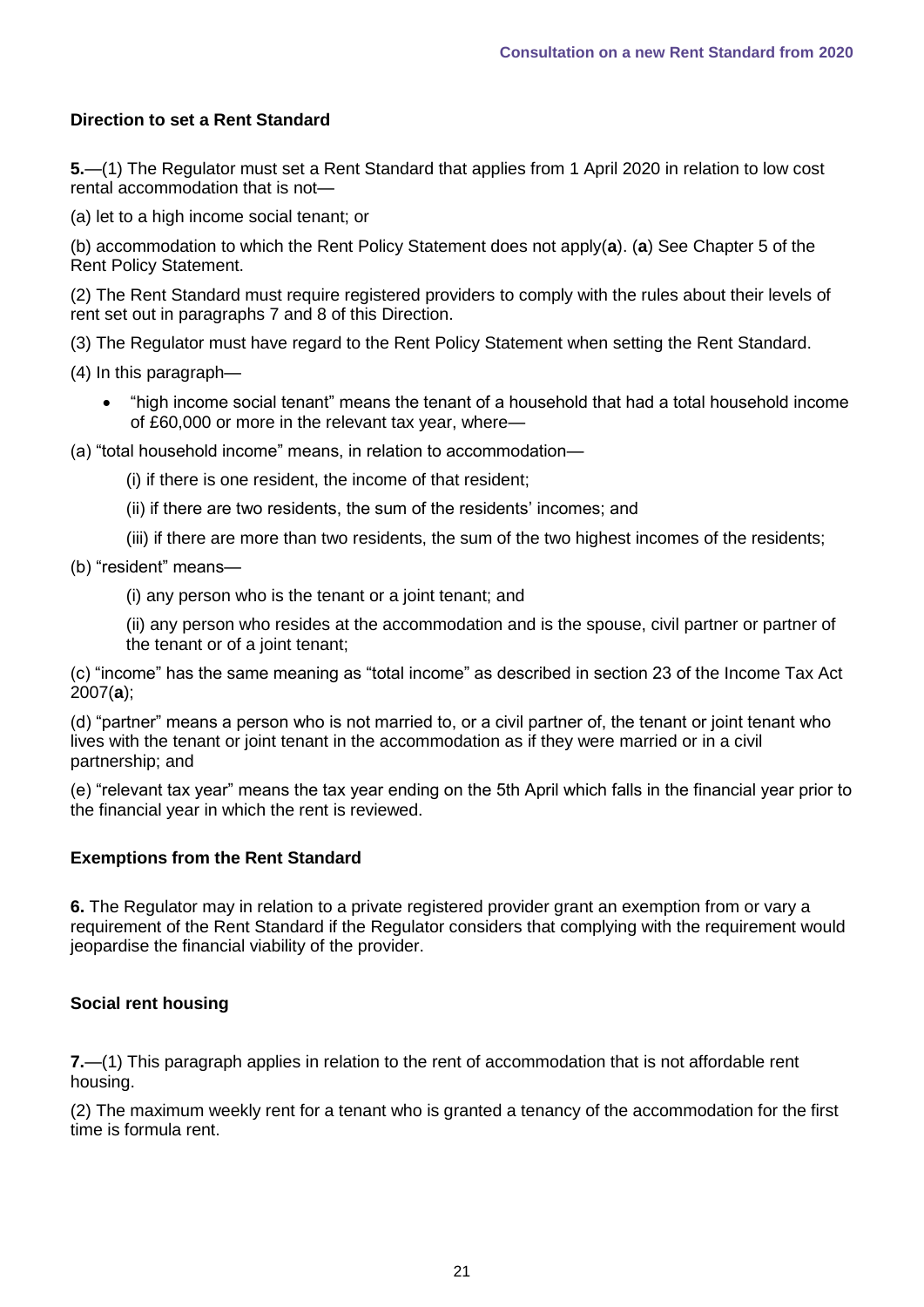(3) Subject to sub-paragraph (4), the weekly rent of an existing tenant may not be increased by more than—

- (a) CPI + 1% in any year; or
- (b) if the tenant's rent exceeds the rent flexibility level, CPI in any year.

(4) In the year following the end of the rent restriction period the maximum weekly rent for an existing tenant is the 2020 limit.

(5) In this paragraph—

"rent flexibility level" means—

- (a) 105% of formula rent; or
- (b) if the accommodation is supported housing, 110% of formula rent.

## **Affordable rent housing**

**8.**—(1) This paragraph applies in relation to the rent of affordable rent housing.

(2) The maximum gross rent for a tenant under a new tenancy is 80% of the market rent for the tenant's accommodation, subject to sub-paragraphs (3) and (4).

(3) If the formula rent is higher than 80% of the weekly market rent for the tenant's accommodation, the maximum weekly rent (exclusive of service charges) is formula rent.

(4) The rent of an existing tenant may not be increased by more than CPI + 1% in any year, subject to sub-paragraph (5).

(5) In the year following the end of the rent restriction period the maximum weekly rent for an existing tenant is the 2020 limit.

(6) In this paragraph—

- "gross rent" means the rent inclusive of all service charges;
- "market rent" means, in relation to accommodation, an estimate of its market rent inclusive of all service charges at the time the tenancy is granted that is based on a valuation in accordance with a method recognised by the Royal Institution of Chartered Surveyors;
- "tenant under a new tenancy" means a tenant who is—
- (a) granted a tenancy of the accommodation for the first time; or

(b) granted a new tenancy of the accommodation, unless the tenancy follows on from a probationary tenancy.

### **Revocation and transitional provision**

**9.** The Direction on the Rent Standard 2014—

- (a) is to have no effect in relation to rents from 1 April 2020; and
	- (b) is revoked on 1 April 2020.

Signed by authority of the Secretary of State for Housing, Communities and Local Government

Kit Malthouse MP Date: 25.02.2019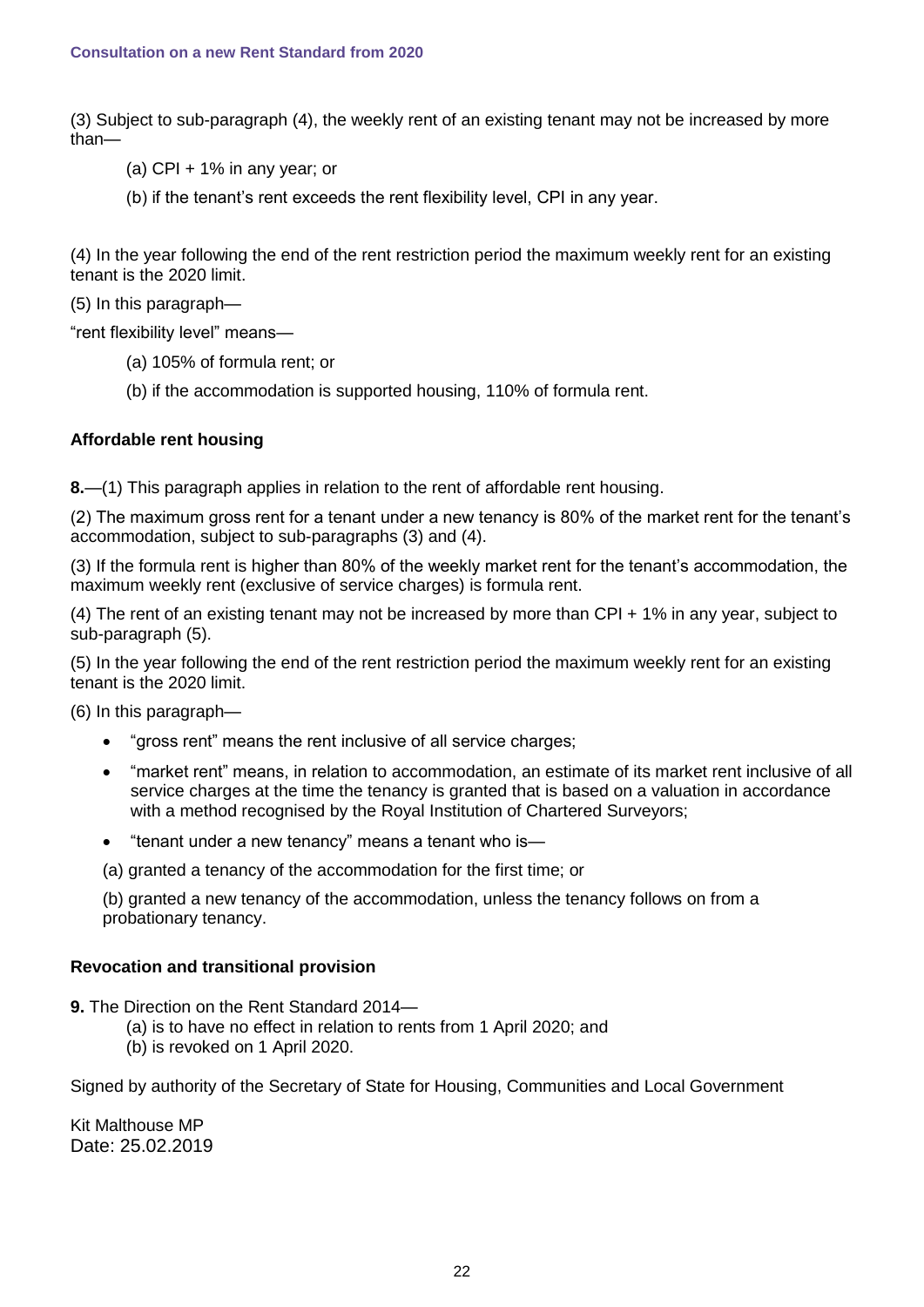## <span id="page-23-0"></span>**Annex 3: Business engagement assessment**

| <b>Business engagement assessment</b> |                                                     |  |  |  |  |
|---------------------------------------|-----------------------------------------------------|--|--|--|--|
| Title of proposal                     | <b>Consultation on anew Rent Standard from 2020</b> |  |  |  |  |
| Lead regulator                        | The Regulator of Social Housing                     |  |  |  |  |
|                                       | <b>Referrals and Regulatory Enquiries team</b>      |  |  |  |  |
| Contact for enquiries                 | 0300 124 5225                                       |  |  |  |  |
|                                       | enquiries@rsh.gov.uk                                |  |  |  |  |

| Date of assessment                                                        | March<br>2019 | Stage of assessment                                                      | <b>Draft</b>          |
|---------------------------------------------------------------------------|---------------|--------------------------------------------------------------------------|-----------------------|
| Net cost to business (EANCB)                                              | None          | Commencement date                                                        | April<br>2020         |
| Which area of the UK will be<br>affected by the change(s)?                | England       | Price and present value<br>base years                                    | From<br>April<br>2020 |
| Does this include<br>implementation of Red Tape<br>Challenge commitments? | <b>No</b>     | Is this directly applicable EU<br>or other international<br>legislation? | No                    |

## **Brief outline of proposed change**

The RSH is proposing to replace the existing Rent Standard. The proposed changes have come about as a result of the Secretary of State issuing a Direction to the Regulator to produce a new Rent Standard which has regard to the Rent Policy Statement published in February 2019.

We are consulting on a proposed new Rent Standard, and will review the draft Standard in light of the responses received to this consultation. The new Standard, incorporating any changes that may be made following responses to this consultation, will be published in advance of coming into force on 1 April 2020.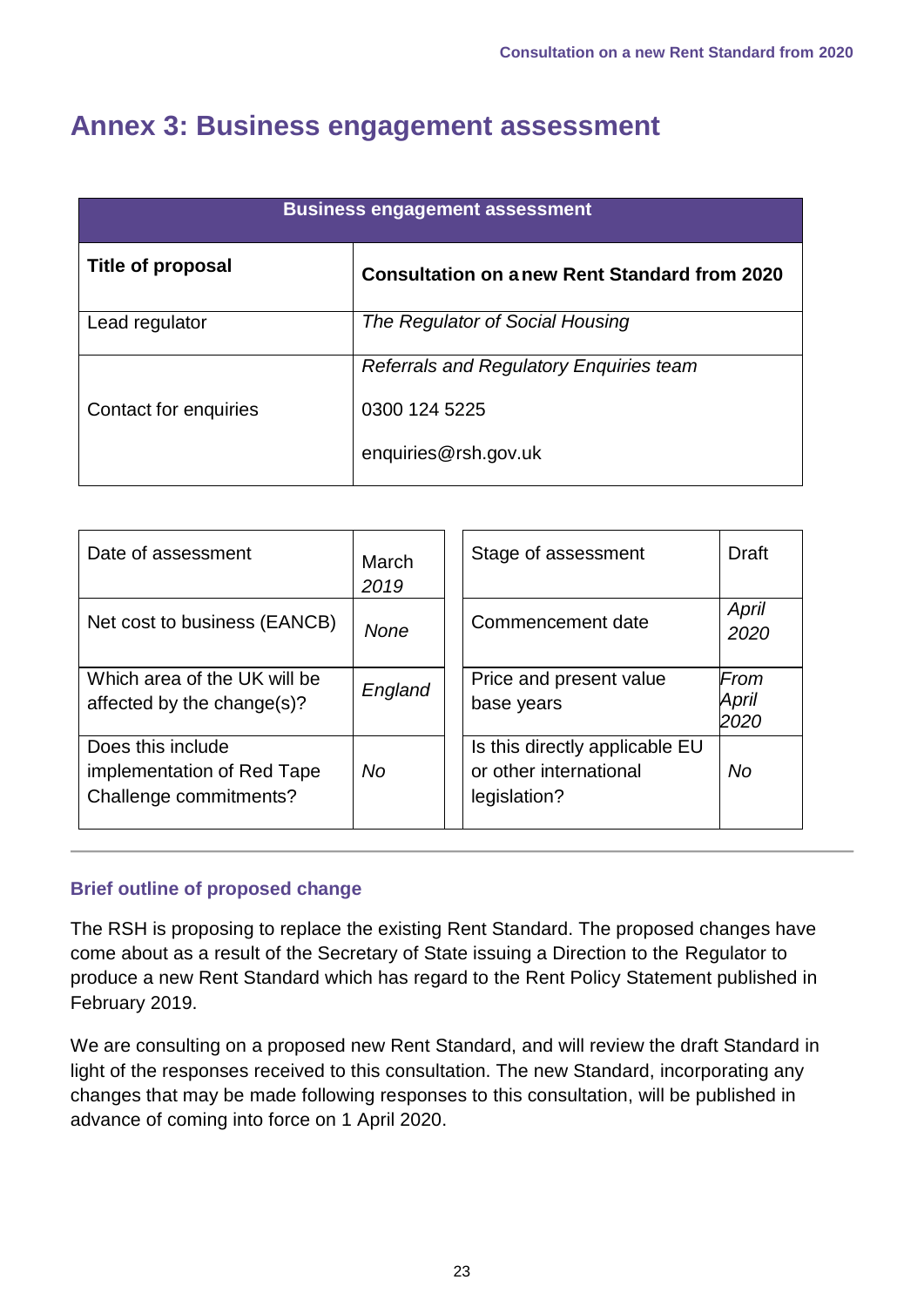## **Why is the change proposed? Evidence of the current problem**

The RSH has been directed to introduce a new Rent Standard to apply from April 2020, by the Secretary of State under s197 of the Housing and Regeneration Act 2008. The Secretary of State's Direction contains detailed instructions on the content of the proposed Rent Standard. A Government Policy Statement on Rents has also been published to which the Regulator must have regard in setting its Rent Standard.

## **Which types of businesses will be affected? How many are affected?**

All registered providers of social housing will be affected by the 2020 Rent Standard, including local authority registered providers. For the purposes of this business engagement assessment, only PRPs have been considered (due to requirements around business impact not being applicable to public sector organisations). As at 29 April 2019, there were 1,669 PRPs registered with RSH. Of those, 1,426 were non-profit PRPs, 47 were profit-making PRPs and 196 were local authorities.

## **How will the change impact these businesses?**

PRPs should experience no change in regulatory burden under the 2020 Rent Standard. The practical means and approach to regulation of rents will not change significantly, and will therefore also not add anything to the regulatory burden on PRPs. For clarity, the impact on local authorities has not been considered under this assessment due to the public sector not being classified as businesses.

## **Impact on small businesses**

The majority of the sector consists of small providers/businesses. The Secretary of State's Direction requires that the parameters for rent setting apply equally to these small providers alongside larger PRPs and local authority registered providers. However, the Regulator's practical requirements on smaller providers in the area of rent regulation (for example in data submission) are fewer than those on larger providers. This reflects the Regulator's general approach to its regulatory engagement, which is proportionate and risk based, seeking to reduce regulatory burden on small providers. Our full approach to regulating small providers is set out in our publication *Regulating [the Standards](https://www.gov.uk/government/publications/regulating-the-standards)<sup>15</sup>* .

<sup>1</sup> <sup>15</sup> https://www.gov.uk/government/publications/regulating-the-standards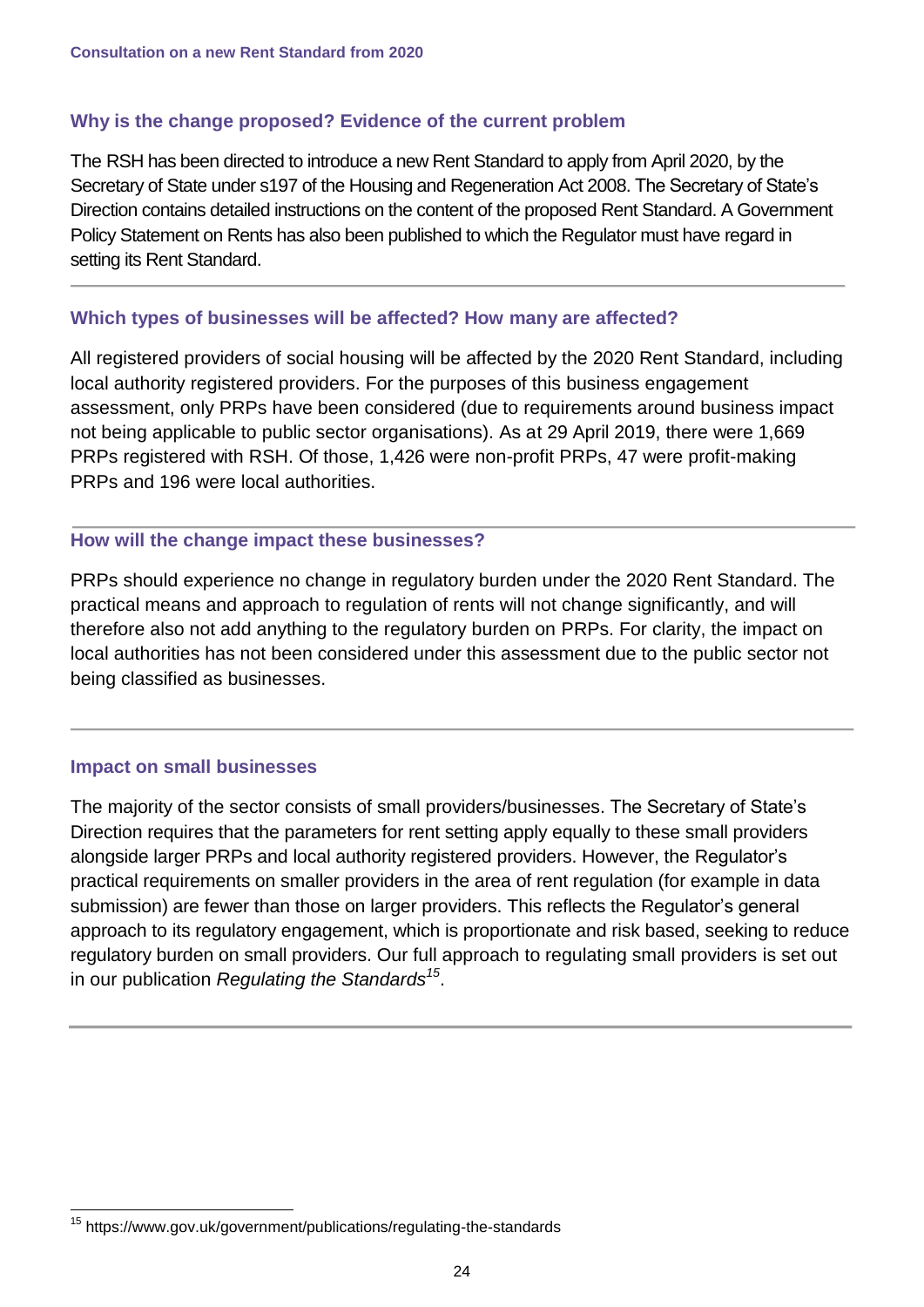## **Equality and diversity**

The Regulator is mindful of its statutory equality duties under section 149 of the Equality Act 2010.

The Regulator will take a proportionate approach to its equality obligations and has at this stage identified no equalities implications arising from the proposed Rent Standard 2020.

Providers, whilst they must comply with the requirements on rent setting in the Rent Standard 2020, remain under their own equality duties to ensure that their decisions on rent setting support the requirements of the Equality Act 2010 and meet all aspects of the General Duty. In rent setting, as in all areas, the Regulator's co-regulatory approach means that detailed decisions on the level of rents to charge within limits set by the Rent Standard are for the provider to take. A full equality analysis has not been completed on the proposed changes because the Regulator considers that this 2020 Rent Standard does not in itself affect providers' compliance with their equality duties. Equality will, however, continue to be considered in developing the final Rent Standard post consultation and we particularly welcome any views from respondees in this area.

The Regulator will review its consideration of the impacts on equality and diversity following the consultation and the analysis of stakeholder feedback.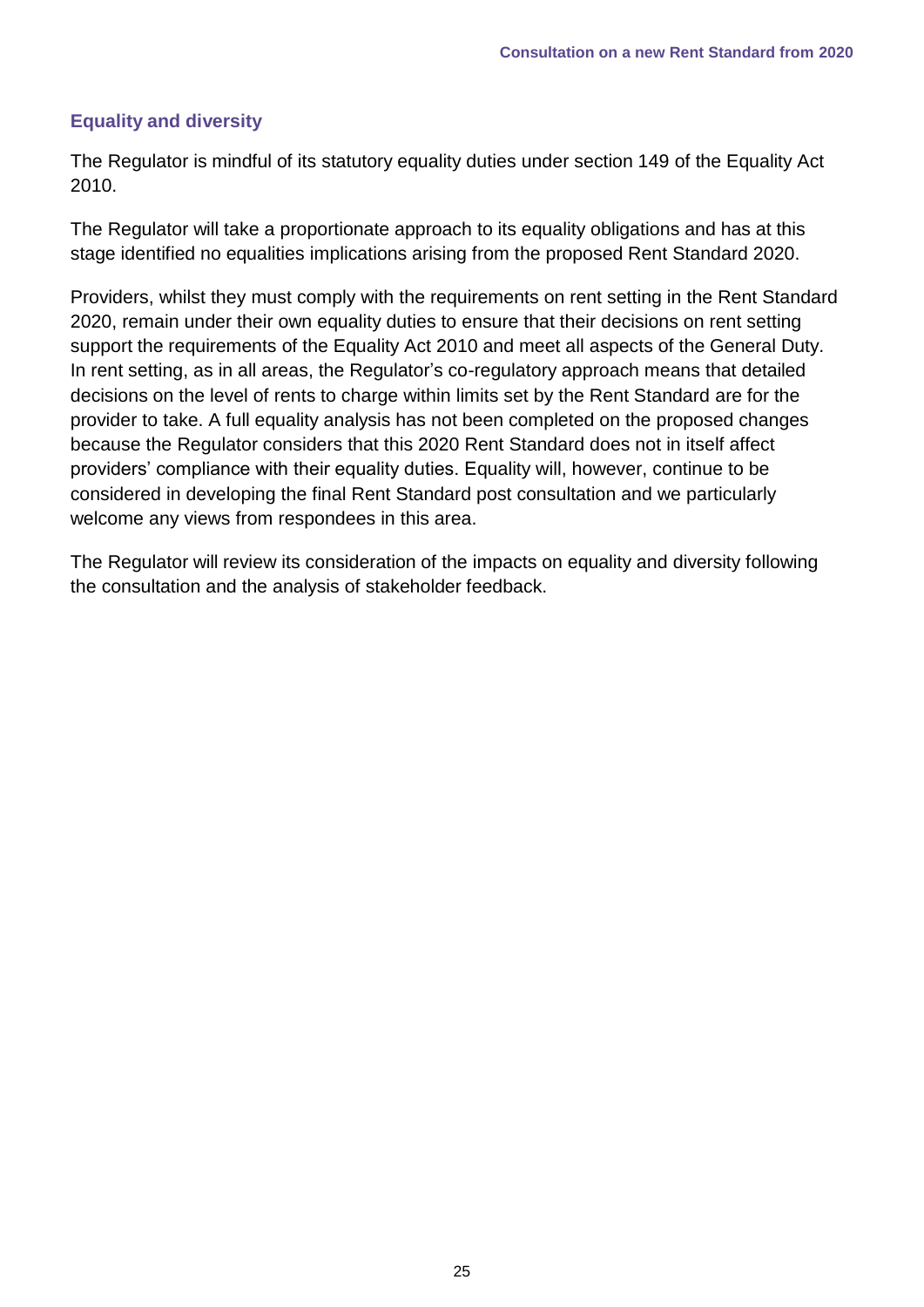# <span id="page-26-0"></span>**Annex 4: Statutory consultees**

## *S196 Housing and Regeneration Act 2008*

(1) Before setting standards, or issuing, revising or withdrawing a Code of Practice, the Regulator shall consult the following or ensure that they have been consulted:

- a. one or more bodies appearing to it to represent the interests of registered providers
- b. one or more bodies appearing to it to represent the interests of secured creditors of registered providers

[(ba) anybody for the time being nominated under section 278A,]

- c. one or more [other] bodies appearing to it to represent the interests of tenants of social housing,
- d. .
- e. one or more bodies appearing to it to represent the interests of local housing authorities,

[(ea) the Greater London Authority,]

- f. .. and
- g. the Secretary of State.

[(1A) Before setting standards, or issuing, revising or withdrawing a Code of Practice, the Regulator must also consult the HCA.]

(2) Before setting a standard which would apply to charities, or issuing, revising or withdrawing a Code of Practice which applies or would apply to charities, the Regulator must consult the Charity Commission.

In accordance with the above legal requirement, the Regulator is consulting the bodies set out above.

In addition, responses from individual registered providers or those considering registration will be welcomed. As will any responses from tenants, tenants' groups, other representative bodies or individual funders to the sector.